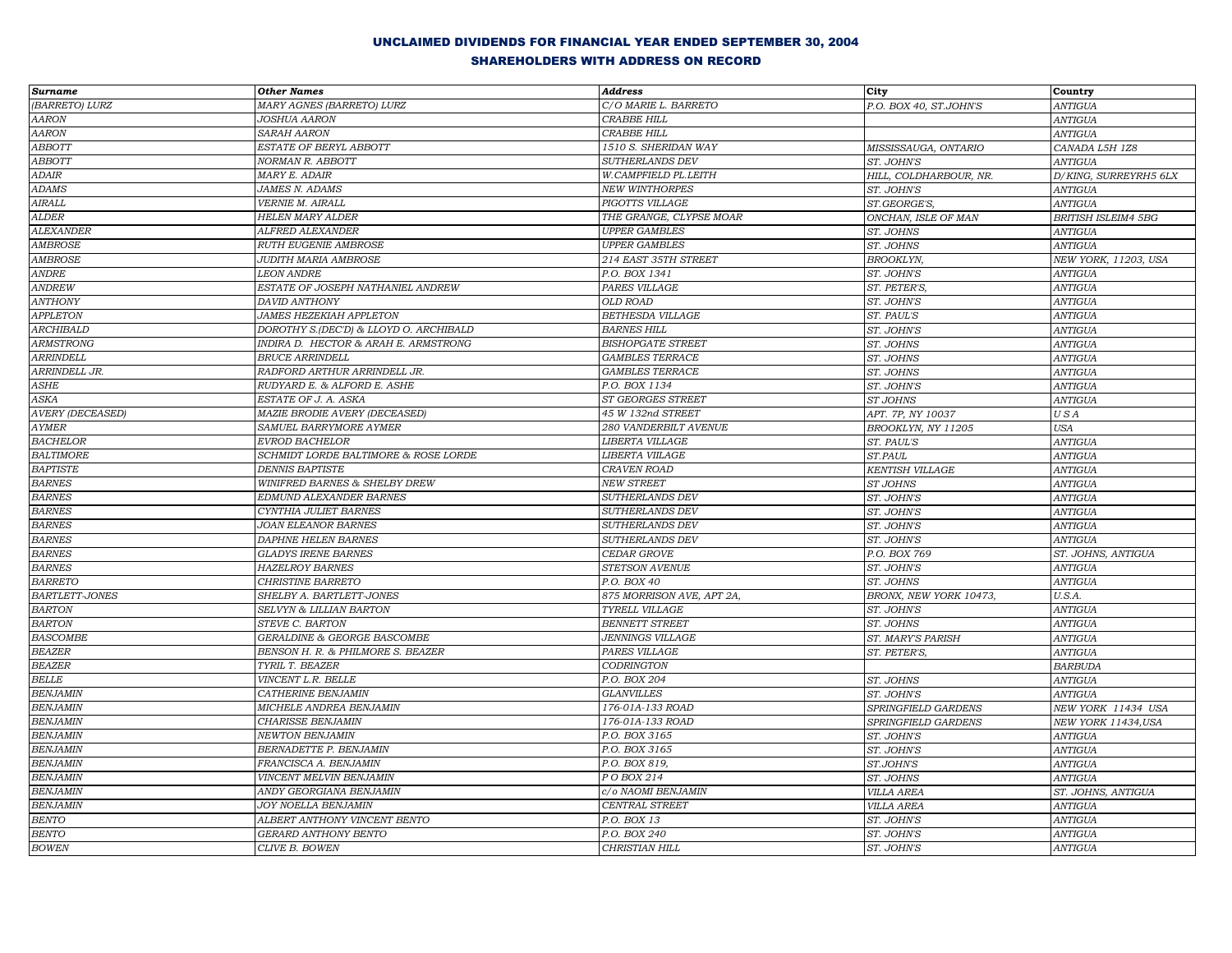| <b>BOWERS</b>                 | IOLA M. BOWERS                       | SUTHERLANDS DEV.                            | ST. JOHN'S               | <b>ANTIGUA</b>             |
|-------------------------------|--------------------------------------|---------------------------------------------|--------------------------|----------------------------|
| <b>BRADFORD</b>               | LOWELDA AGATHA BRADFORD              | PARLIAMENT STREET                           | GRAYS FARM, P.O. BOX 484 | ST. JOHNS, ANTIGUA         |
| <b>BRADFORD</b>               | LOWELDA BRADFORD & EDWIN BURNETT     | PARLIAMENT STREET                           | P.O. BOX 484             | <b>ANTIGUA</b>             |
| <b>BRODIE</b>                 | <b>HELEN BRODIE</b>                  | FREETOWN VILLAGE                            | ST. JOHN'S               | <b>ANTIGUA</b>             |
| ${\it BRODIE}$                | OSCAR E. MASON & OSCAR BRODIE        | <b>SOUTH STREET</b>                         | ST. JOHNS                | <b>ANTIGUA</b>             |
| <b>BRODIE</b>                 | JASON D. BRODIE                      | CHURCH LANE                                 | ST. JOHN'S               | <b>ANTIGUA</b>             |
| <b>BROWN</b>                  | CAMELLA S. BROWN                     | 711 AMSTERDAM AVE                           | SUITE 7J, NY10025        | USA                        |
| <b>BROWN</b>                  | <b>HUBERT STEDMAN BROWN</b>          | P.O. BOX 1505                               | ST. JOHN'S               | <b>ANTIGUA</b>             |
| <b>BROWN</b>                  | TONY CURTIS BROWN                    | c/o ROSEMARY JOSEPH                         | <b>BISHOPGATE STREET</b> | ST. JOHNS, ANTIGUA         |
| <b>BROWN</b>                  | <b>BONNIE MAE BROWN</b>              | 379 FARMINGTON AVE.                         | APT. D-204, HARTFORD     | CONNECTICUT 06105, USA     |
| <b>BROWNE</b>                 | <b>CECILY BROWNE</b>                 | <b>FORT ROAD</b>                            | ST. JOHNS                | <b>ANTIGUA</b>             |
| <b>BROWNE</b>                 | <b>NATHAN BROWNE</b>                 | <b>BARNES HILL</b>                          | ST. JOHN'S               | <b>ANTIGUA</b>             |
| <b>BROWNE</b>                 | JOHN T. BROWNE & ALETHEA ROBERTS     | C/O SARAH SILCOTT                           | <b>GRAY'S CRESCENT</b>   | GRAY'S HILL, ANTIGUA       |
| <b>BROWNE</b>                 | HERMAN F. & HERMENIA S. BROWNE       | LIBERTA                                     | P.O. BOX 784             | ANTIGUA                    |
| <b>BROWNE</b>                 | <b>ALWORTH BROWNE</b>                | NEWFIELD VILLAGE,                           | ST. PHILIP'S,            | <b>ANTIGUA</b>             |
| <b>BROWNE</b>                 | NIGEL BROWNE                         | OLD ROAD,                                   | ST. MARY'S,              | <b>ANTIGUA</b>             |
| <b>BRYAN</b>                  | <b>JULLIAN EDGAR BRYAN</b>           | C/O EDGAR BRYAN                             | PARHAM VILLAGE           | <b>ANTIGUA</b>             |
| <b>BRYANT</b>                 | MATILDA BRYANT                       | PRINCE KLASS STREET                         | P.O. BOX 114             | ST. JOHN'S, ANTIGUA        |
| <b>BUCHANAN</b>               | BERYL A. BUCHANAN                    | P.O. BOX 304                                | <b>BASSETERRE</b>        | ST. KITTS                  |
| <b>BUCKLEY</b>                | <b>KEVIN BUCKLEY</b>                 | 1477 VYSE AVE, APT #2A                      | BRONX, N.Y. 10460        | <b>USA</b>                 |
| <b>BURKE</b>                  | NORVEL BURKE(dec'd) & ADOLPHUS BURKE | 140 EDGAR PLACE,                            | #15L, BRONX              | N.Y. 10475, U.S.A.         |
| <b>BURKE</b>                  | NORVEL BURKE (dec'd) & GRETTA BURKE  | FREETOWN,                                   | ST. PHILIP'S,            | <b>ANTIGUA</b>             |
| <b>BURKE</b>                  | NORVEL BURKE(dec'd) & RODNEY BURKE   | FREETOWN.                                   | ST. PHILIP'S,            | <b>ANTIGUA</b>             |
| <b>BURKE</b>                  | NORVEL & CHARITY BURKE               | FREETOWN,                                   | ST. PHILIP'S,            | <b>ANTIGUA</b>             |
| <b>BURKE</b>                  | NORVEL BURKE (dec'd) & CHRISTY BURKE | FREETOWN VILLAGE                            | ST. MARY'S,              | ANTIGUA                    |
| $\ensuremath{\mathit{BURKE}}$ | NORVEL BURKE(dec'd) & SARAH BURKE    | FREETOWN,                                   | ST. PHILIP'S,            | <b>ANTIGUA</b>             |
| <b>BUXTON</b>                 | LOUELLA BELLE BUXTON                 | P.O. BOX 2277                               | ST. JOHNS                | <b>ANTIGUA</b>             |
| <b>BUXTON</b>                 | DAISY I. BUXTON                      | C/O P. O. BOX 2277                          | ST. JOHN'S               | <b>ANTIGUA</b>             |
| <b>BYRON</b>                  | MARY ELIZABETH WRIGHT BYRON          | 'EUREKA'                                    | <b>BANYAN TREE LANE</b>  | <b>MORNING STAR, NEVIS</b> |
| BYRON                         | JOSEPH E. KENNY BYRON                | P.O. BOX W2008, LOWER FORT RD.              | ST. JOHN'S               | <b>ANTIGUA</b>             |
| CHALLENGER                    | <b>BRIAN D. CHALLENGER</b>           | c/o ERIC CHALLENGER                         | <b>BRIGGINS ROAD</b>     | <b>ANTIGUA</b>             |
| <b>CHARLES</b>                | MYRNA T.C. CHARLES                   | 4604 FARRAGUT ROAD                          | <b>BROOKLYN</b>          | NEW YORK 11203, USA        |
| <b>CHARLES</b>                | DONALD O. CHARLES                    | <b>WIRELESS ROAD</b>                        | <b>CLARE HALL</b>        | <b>ANTIGUA</b>             |
| <b>CHARLES</b>                | CLIFFORD A. & LORNA V. CHARLES       | <b>WIRELESS ROAD</b>                        | CLARE HALL               | <b>ANTIGUA</b>             |
| <b>CHARLES</b>                | ANGELLA ALICETINA CHARLES            | 10350 SW 216 ST                             | APT #201                 | MIAMI, FL 33190            |
| <b>CHRISTIAN</b>              | <b>IROSE ELAINE CHRISTIAN</b>        | c/o M. RILEY                                | <b>PLYMOUTH</b>          | <b>MONTSERRAT</b>          |
| <b>CHRISTIAN</b>              | GLORIA CHRISTIAN                     | c/o IRIS EVANSON                            | <b>GAMBLES TERRACE</b>   | ST. JOHN'S, ANTIGUA        |
| CHRISTIAN-FERRANCE            | RUPERTA CHRISTIAN-FERRANCE           | 18 SANDOWN DRIVE, RAINHAM                   | <b>KENT- ME89DU</b>      | UK                         |
| <b>CLARKE</b>                 | JERRY ORVILLE A. CLARKE              | C/O MISS L. CLARKE                          | P.O. BOX 2277            | ST. JOHNS, ANTIGUA         |
| <b>COATES</b>                 | LENNOX MARCUS S. COATES              | c/o EARL COATES                             | <b>GLANVILLES</b>        | <b>ANTIGUA</b>             |
| $COLE$                        | DERRICK FOSTER COLE                  | P O BOX 1746, FREDERICKSTEAD                | ST. CROIX                | <b>USVI 00840</b>          |
| CONSTANT                      | STEFFREN Q. CONSTANT                 | C/O ROY CONSTANT                            | PARADISE VIEW            | <b>ANTIGUA</b>             |
| <b>CORNELIUS</b>              | REGINALD ALEXANDER CORNELIUS         | 20 EDGEHILL GOLFWAY, SUITE 814              | NORTH YORK, ONT. M3C 3A4 | <b>CANADA</b>              |
| <b>CORNELIUS</b>              | <b>MARGARET LOUISE CORNELIUS</b>     | 20 EDGEHILL GOLFWAY, SUITE 814              | NORTH YORK, ONT. M3C 3A4 | CANADA                     |
| <b>CORNELIUS</b>              | INA MAY & LENWORTH CORNELIUS         | <b>HOOD STREET</b>                          | ST. JOHNS                | <b>ANTIGUA</b>             |
| <b>CRAWFORD</b>               | CAROLYN BRIDGET CRAWFORD             | P.O. BOX 97                                 |                          | <b>ANTIGUA</b>             |
| <b>CRUMP</b>                  | <b>GEORGE WESTERBY CRUMP</b>         | <b>CENTRAL STREET</b>                       | ST. JOHN'S               |                            |
| <b>CUMBERBATCH</b>            | ANGELA CUMBERBATCH                   |                                             | <b>VILLA AREA</b>        | ST. JOHNS, ANTIGUA         |
| <b>CUMBERBATCH</b>            | EILEEN DOROTHEA CUMBERBATCH          | 10 SUNSET DR MULLINS TERRACE<br>P O BOX 298 | ST. PETER BB26095        | <b>BARBADOS</b>            |
|                               |                                      |                                             | ST. JOHNS                | <b>ANTIGUA</b>             |
| CUPAC                         | ELFA C. CUPAC                        | 250 EYRE AVENUE                             | <b>MERRITT ISLAND</b>    | FLORIDA 32953              |
| DALEY                         | LUCILLE A. & VANDY S. DALEY          | CRAVEN ROAD, OTTOS                          | ST. JOHNS                | <b>ANTIGUA</b>             |
| <b>DANIEL</b>                 | GERALD R. DANIEL                     | <b>GAMBLES TERRACE</b>                      | P O BOX 41               | ST. JOHNS, ANTIGUA         |
| <b>DAVID</b>                  | ADA NORA V. DAVID                    | <b>GAMBLES TERRACE</b>                      | ST. JOHN'S               | <b>ANTIGUA</b>             |
| <b>DAVID</b>                  | TERREN EILEEN DAVID                  | 7649 WILDFERN DRIVE                         | MISSISSAUGA, ONTARIO     | CANADA L4Y 3P7             |
| DAVID                         | <b>BERNADETTE DAVID</b>              | 1706 BENT WAY CT,                           | ORLANDO                  | FLORIDA, 32818             |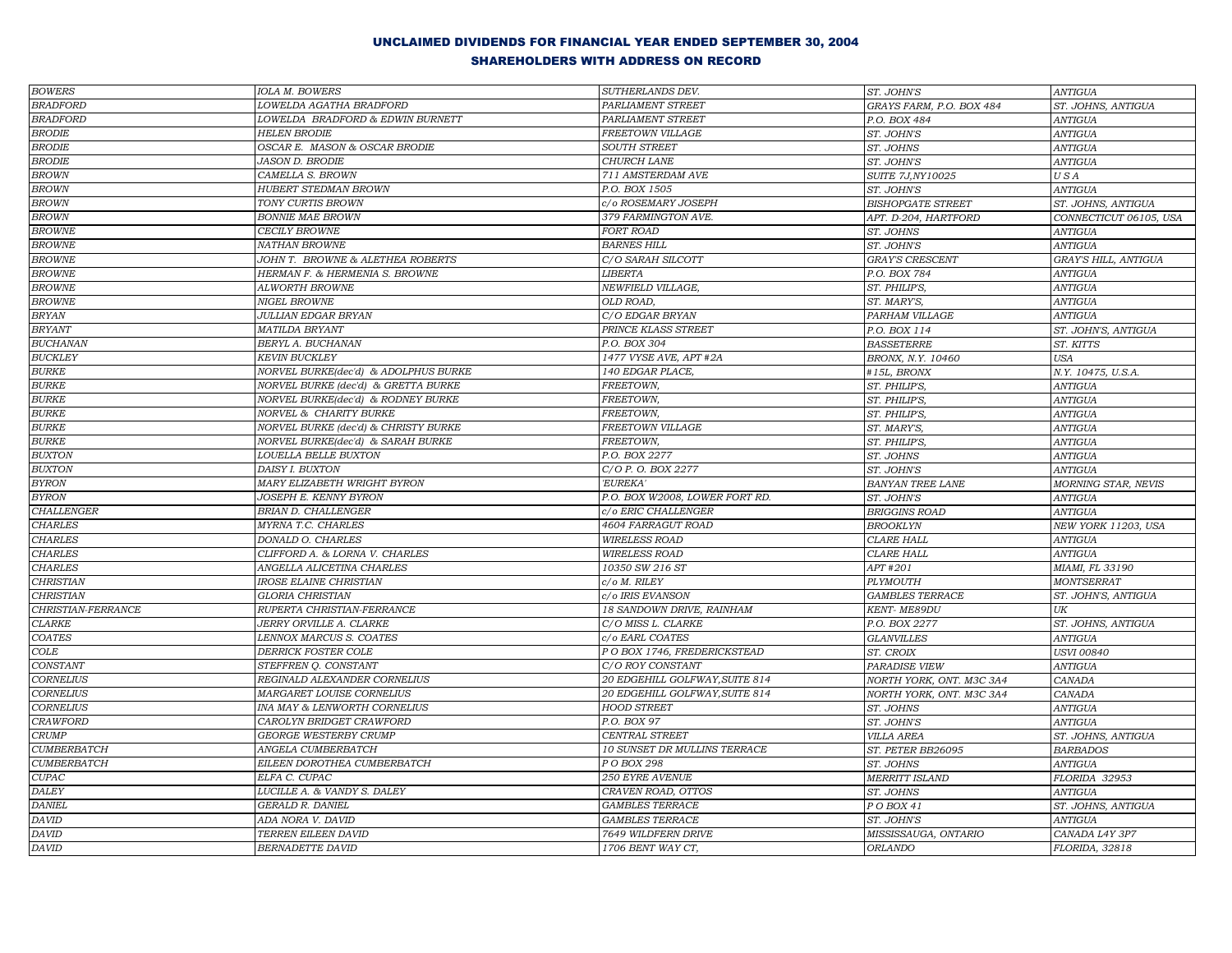| $\overline{DA} \textit{VID}$ | CARL DAVID                                       | 33 HUNTINGTON AVENUE                             | <b>SCARBOROUGH</b>       | TORONTO, CANADA                  |
|------------------------------|--------------------------------------------------|--------------------------------------------------|--------------------------|----------------------------------|
| <b>DAVIS</b>                 | PERCIVAL L. DAVIS                                | COLLINS LANE                                     | MICHAELS VILLAGE         | <b>ANTIGUA</b>                   |
| <b>DAVIS</b>                 | ALISON NADINE DAVIS                              | P.O. BOX 2485                                    | ST. JOHN'S               | <b>ANTIGUA</b>                   |
| <b>DAVIS</b>                 | VAUGHN ALPHONSO DAVIS                            | P.O. BOX 2485                                    | ST. JOHN'S               | <b>ANTIGUA</b>                   |
| <b>DAVIS</b>                 | NYDIA DELORES DAVIS                              | P.O. BOX 2485                                    | ST. JOHN'S               | <b>ANTIGUA</b>                   |
| <b>DAVIS</b>                 | <b>HILDA DAVIS</b>                               | TANNER STREET - DO NOT MAIL                      | ST. JOHNS                | <b>ANTIGUA</b>                   |
| <b>DAVIS</b>                 | MILTON LLEWELLYN DAVIS                           | <b>GREENBAY</b>                                  | ST. JOHN'S               | <b>ANTIGUA</b>                   |
| <b>DAVIS</b>                 | MYRTLE DAVIS (DEC'D) & MICHAEL A. BLACKMAN       | 16 CIRCUIT ST.                                   | MEDFORD, MASS 02155      | U.S.A.                           |
| <b>DAVIS</b>                 | LESTROD A. DAVIS                                 | P.O. BOX 2485                                    | ST. JOHN'S               | <b>ANTIGUA</b>                   |
| <b>DAVIS</b>                 | HARTLEY E. GRAHAM (ERMINA) DAVIS                 | TANNER STREET                                    | ST. JOHNS                | <b>ANTIGUA</b>                   |
| DE SOUZA                     | CLAUDE ANTONIA DE SOUZA (DECEASED)               | <b>OLD ROAD VILLAGE</b>                          | ST. JOHN'S               | ANTIGUA                          |
| DE SOUZA                     | <b>IRVING MATHEW DE SOUZA</b>                    | <b>OLD ROAD VILLAGE</b>                          | ST. JOHN'S               | <b>ANTIGUA</b>                   |
| <b>DEAR</b>                  | MONICA F. DEAR                                   | P O BOX 2324                                     | ST. JOHN'S               | <b>ANTIGUA</b>                   |
| <b>DEFREITAS</b>             | ERNEST B. DEFREITAS                              | 169 JAMESON AVENUE                               | APT. #607 TORONTO        | ONT. CAN. M6K 2Y6                |
| <b>DELFISH</b>               | <b>GEORGE ALEXANDER DELFISH</b>                  | DE SOUZA ROAD                                    | ST. JOHNS                | <b>ANTIGUA</b>                   |
| <b>DICKENSON</b>             | THE ESTATE OF ARNOLD MCDONALD DICKENSON          | <b>CHURCH STREET &amp;</b>                       | <b>NELSON ALLEY</b>      | ST. JOHNS, ANTIGUA               |
| $DORE$                       | <b>ANDY LISLE DORE</b>                           | C/O PRIMROSE LEWIS                               | STATION STREET           | GRAYS FARM, ANTIGUA              |
| DOW                          | EDMUND CHARLESWORTH DOW                          | P. O. BOX 395                                    | ST. JOHNS                | <b>ANTIGUA</b>                   |
| DOW                          | CAROL DOW                                        | <b>BISHOPGATE STREET</b>                         | ST. JOHNS                | <b>ANTIGUA</b>                   |
| <b>DOWDYE</b>                | EDWARD E. DOWDYE                                 | <b>WIRELESS ROAD</b>                             | P.O. BOX 1522            | ST. JOHN'S, ANTIGUA              |
| <b>DOWDYE</b>                | ZONA DOWDYE                                      | <b>WIRELESS ROAD</b>                             | P.O. BOX 1522            | ST. JOHN'S, ANTIGUA              |
| <b>DOWDYE</b>                | EDWARD EDMUND & EDMUND E. DOWDYE                 | <b>WIRELESS ROAD</b>                             | P.O. BOX 1522            | ST. JOHN'S, ANTIGUA              |
| <b>DOWDYE</b>                | EDWARD E. & CHARLESWORTH DOWDYE                  | <b>WIRELESS ROAD</b>                             | P.O. BOX 1522            | ST. JOHN'S, ANTIGUA              |
| <b>EDWARDS</b>               | ESTATE OF CLARENCE C. EDWARDS                    | FLAMBOUYANT AVE.                                 | <b>PARADISE VIEW</b>     | POBOX 2016, ANTIGUA              |
| <b>EDWARDS</b>               | GLORIAGENE C. & CHERYL P. EDWARDS                | <b>FALMOUTH</b>                                  | ST. JOHN'S               | ANTIGUA                          |
| <b>EDWARDS</b>               | WALTER P., CAROL A.P. & CLEMENT A. EDWARDS       | C/O G. EDWARDS                                   | <b>FALMOUTH</b>          | <b>ANTIGUA</b>                   |
| <b>EDWARDS</b>               | JOSEPH SAMUEL EDWARDS                            | COBBS CROSS                                      | ST. JOHN'S               | <b>ANTIGUA</b>                   |
| <b>EDWARDS</b>               | HARTLEY FRANCINE M. EDWARDS                      | 825 BOYNTON AVE. 4B                              | <b>BRONX</b>             | NEW YORK, 10473, USA             |
| <b>EDWARDS</b>               | CHARLES R. EDWARDS & PAULINE ROBERTS             | 87 PACKARD BLVD                                  | SCARBOROUGH, ONTARIO     | CANADA M1P 4K7                   |
| <b>EDWARDS</b>               | ELAINE EDWARDS & ANDY F. TOMLINSON               | PARES VILLAGE,                                   | ST.PETER'S,              | <b>ANTIGUA</b>                   |
| <b>EDWARDS</b>               | <b>JULES WAVEL EDWARDS</b>                       | P. O. BOX 1488                                   | ST. JOHN'S               | <b>ANTIGUA</b>                   |
| <b>EDWARDS</b>               | ENID L. EDWARDS                                  | <b>DOVER CASTLE</b>                              | P O BOX 10, LINSTEAD     | ST. CATHERINE, J/CA              |
| EDWARDS (DEC'D)              | ALBERTINE M. (DEC'D) & MCLEAN EDWARDS            | George Street, Grays Farm                        | ST. JOHN'S               | <b>ANTIGUA</b>                   |
| ELMES (dec'd)                | CLARENCE ELMES(dec'd)                            | P O BOX 79                                       | ST. JOHNS                | <b>ANTIGUA</b>                   |
| EPHRAIM                      | CARLYLE WASHINGTON EPHRAIM                       | <b>BRANCH AVENUE</b>                             | ST. JOHN'S               | <b>ANTIGUA</b>                   |
| EPHRAIM                      | LESLIE CARLTON EPHRAIM                           | <b>BRANCH AVENUE</b>                             | MICHAELS VILLAGE         | <b>ANTIGUA</b>                   |
| <b>EPHRAIM</b>               | JOSEPH McDONALD EPHRAIM                          | <b>BRANCH AVENUE</b>                             | <b>MICHAELS VILLAGE</b>  | <b>ANTIGUA</b>                   |
| EPHRAIM                      | CARLYLE ARTHUR EPHRAIM                           | 287 E 167 STREET                                 | <b>BRONX, NY 10456</b>   | <b>USA</b>                       |
| <b>EUDELLE</b>               | <b>HILARINE EUDELLE</b>                          | <b>GRAYS CRESCENT</b>                            | <b>GRAY HILL</b>         | <b>ANTIGUA</b>                   |
| <b>EVANSON</b>               | <b>ADRIAN &amp; YVETTE EVANSON</b>               | 146-09 225 STREET                                | ROSEDALE, QUEENS         | N.Y. 11413, USA                  |
| <b>FERNANDEZ</b>             | ESTATE OF MAUREEN ETHLYN FERNANDEZ               | <b>HIGH STREET</b>                               | ST. JOHNS                | <b>ANTIGUA</b>                   |
| FERNANDEZ                    | CHARLES HENRY FERNANDEZ                          | <b>HIGH STREET</b>                               | ST. JOHNS                | <b>ANTIGUA</b>                   |
| FERRIS                       | <b>ALPHONSO L FERRIS</b>                         | 50 SECOR ROAD                                    | <b>ARDSLEY</b>           | NEW YORK 10502, USA              |
| FERRIS                       | <b>MAURICE L. FERRIS</b>                         | 80 NE 164 STREET                                 | N. MIAMI BEACH           | FL. 33162 U.S.A.                 |
| <b>FERRIS</b>                | <b>ROLAND FERRIS</b>                             | PIGOTTS VILLAGE                                  | ST. JOHN'S               | <b>ANTIGUA</b>                   |
| <b>FORD</b>                  | KEITH E. M. FORD                                 | P.O. BOX 474                                     | ST. JOHN'S               | <b>ANTIGUA</b>                   |
| FRANCIS                      | <b>GEORGE FRANCIS</b>                            | <b>BARNES HILL</b>                               | ST. JOHN'S               | <b>ANTIGUA</b>                   |
| <b>FRANCIS</b>               | FAYE ANTHEA YVETTE FRANCIS                       | C/O MRS. J. FRANCIS                              | P.O. BOX 2490            | ST. JOHN'S, ANTIGUA              |
| <b>FRANCIS</b>               | HELEN MONICA FELMINA FRANCIS                     | BENDALS ROAD, P.O. BOX 2275                      | ST. JOHN'S               | <b>ANTIGUA</b>                   |
| <b>FRANCIS</b>               | <b>KEITH FRANCIS</b>                             | <b>URLINGS VILLAGE</b>                           | ST. MARY'S PARISH        | <b>ANTIGUA</b>                   |
| <b>FRANCIS</b>               | PERNELLA YVONNE E. FRANCIS                       | P.O. BOX 235, WAPPING LANE                       | ST. JOHNS                | <b>ANTIGUA</b>                   |
| <b>FRANCIS</b>               | SYDNEY A. FRANCIS                                | <b>SWETES VILLAGE</b>                            | ST. JOHN'S               | <b>ANTIGUA</b>                   |
| <b>FRANCIS</b>               | CHERYL BEVERLEY FRANCIS                          | 2312 HANOVER PLACE, BOWIE                        | MD 20716                 | <b>USA</b>                       |
| <b>FRANCIS</b>               |                                                  |                                                  |                          |                                  |
|                              |                                                  |                                                  |                          |                                  |
| <b>FRANCIS</b>               | <b>BONNIFACE FRANCIS</b><br><b>GLENN FRANCIS</b> | LIBERTA VILLAGE<br><b>VIVIAN RICHARDS STREET</b> | ST. PAUL'S,<br>ST. JOHNS | <b>ANTIGUA</b><br><b>ANTIGUA</b> |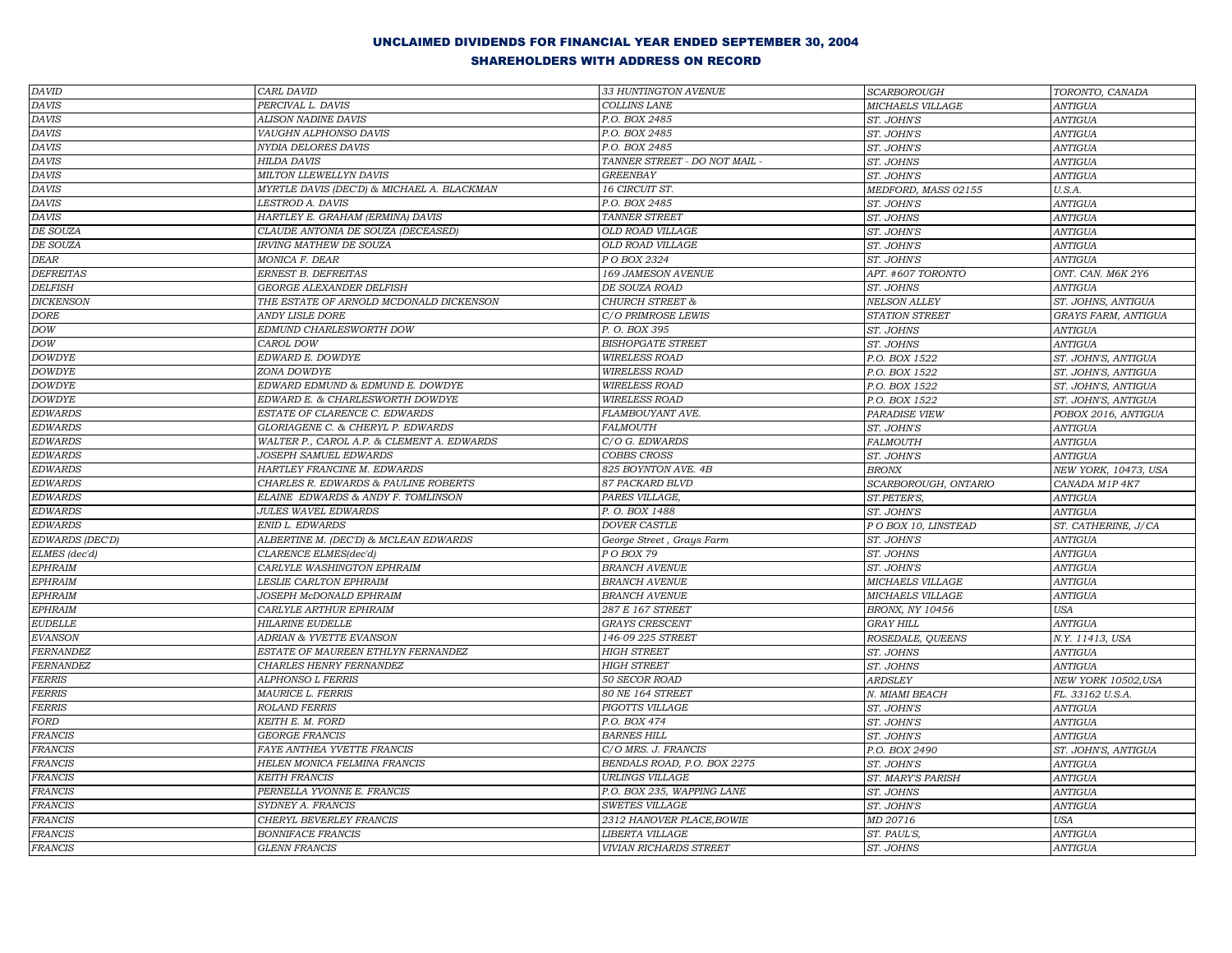| $\it FRANCIS$      | CARL J. & ALEX R. FRANCIS                               | <b>SAWCOLTS</b>              | ST. JOHN'S                   | <b>ANTIGUA</b>                     |
|--------------------|---------------------------------------------------------|------------------------------|------------------------------|------------------------------------|
| <b>FRANCIS</b>     | JOSEPH U.& ELIZABETH FRANCIS & C. COCHRANE & P. FRANCIS | <b>GILPIN AVENUE</b>         | <b>GRAYS FARM</b>            | <b>ANTIGUA</b>                     |
| <b>FRANCIS</b>     | KATHLYN FRANCIS                                         | C/O KEITH FRANCIS            | <b>URLINGS VILLAGE</b>       | <b>ANTIGUA</b>                     |
| <b>FREDERICK</b>   | ALVAN R.(Dec'd) & ALVIN L. FREDERICK                    | c/o FITZROY KNIGHT           | PO BOX 211                   | ST. JOHNS, ANTIGUA                 |
| <b>FREDERICK</b>   | <b>DANIEL FREDERICK</b>                                 | COOKS HILL                   | ST. JOHN'S                   | <b>ANTIGUA</b>                     |
| FREEMAN            | <b>ILENE RUTH H. OMEGA FREEMAN</b>                      | 235-06-118 AVENUE            | <b>CAMBRIA HEIGHTS</b>       | QUEENS, NY 11411 USA               |
| <b>FRIDAY</b>      | ISA ELAINE FRIDAY                                       | P.O. BOX 192                 | ST. JOHN'S                   | <b>ANTIGUA</b>                     |
| <b>GALANT</b>      | DAVID A. GALANT                                         | 10077 222ND ST., EAST        | LAKEVILLE                    | MN 55044, USA                      |
| <b>GALLOWAY</b>    | CHARLES R. & MILDRED GALLOWAY                           | <b>GRAYS FARM</b>            | ST. JOHN'S                   | <b>ANTIGUA</b>                     |
| <b>GEORGE</b>      | MARILYN BRIDGET C. GEORGE                               | c/o ENA PEREIRA              | P.O. BOX 437                 | ST. JOHN'S, ANTIGUA                |
| <b>GIBBONS</b>     | MARK ELLIOT F. GIBBONS                                  | 10B WOOLSEY ROAD             | MIDDLETOWN R.I.              | U.S.A. 02840-6324                  |
| <b>GILBERT</b>     | OSCAR MASON((dec'd) & VILMA M. GILBERT                  | <b>MC DONALD ROAD</b>        | OTTOS NEW TOWN               | <b>ANTIGUA</b>                     |
| <b>GOMES</b>       | <b>KEN GOMES</b>                                        | C/O WINSTON GOMES            | <b>MARTINS VILLAGE</b>       | <b>ANTIGUA</b>                     |
| $GOMES$            | DESAI ABIGALE GOMES                                     | c/O BERNADINE SAMUEL         | P. O. BOX 394                | ST. JOHNS, ANTIGUA                 |
| $GOMEZ$            | MURIEL E. GOMEZ                                         | CROBIES, P.O. BOX195,        | ST. JOHNS                    | <b>ANTIGUA</b>                     |
| <b>GONSALVES</b>   | GENE A. A. GONSALVES                                    | 14103 S.W. 161 PLACE         | MIAMI, FLORIDA 33196-6533    | <b>USA</b>                         |
| <b>GONSALVES</b>   | LAWRENCE O. GONSALVES                                   | P.O. BOX 186                 | <b>CROSBIES</b>              | ST. JOHNS, ANTIGUA                 |
| <b>GOODWIN</b>     | <b>DESIREE INGRID GOODWIN</b>                           | <b>UPPER GAMBLES</b>         | ST. JOHN'S                   | <b>ANTIGUA</b>                     |
| GORDON-BELLE       | EILEEN AUDREY GORDON-BELLE                              | 1935 OLD CONCORD DRIVE       | COVINGTON, GA 30016          | U.S.A.                             |
| <b>GORE</b>        | <b>HUGH IVOR E. GORE</b>                                | ALL SAINTS ROAD              | ST. JOHN'S                   | <b>ANTIGUA</b>                     |
| <b>GRANT</b>       | BARRYMORE EUGENE GRANT                                  | <b>MARIGOT HILL ROAD</b>     | ST. PETERS, P/BURG           | ST. MAARTEN, N.A.                  |
| <b>GRANT</b>       | LEONARD N. GRANT                                        | <b>JUDGES HILL</b>           | ST. JOHN'S                   | <b>ANTIGUA</b>                     |
| <b>GREAUX</b>      | CHRISTOPHER GREAUX                                      | P.O. BOX W945, CROSBIES      | ST. JOHN'S                   | <b>ANTIGUA</b>                     |
| <b>GREENAWAY</b>   | MARVIN RICHARD N. GREENAWAY                             | 254 BANISTER HOUSE           | <b>HOMERTON, HIGH STREET</b> | LONDON E9 6BP UK                   |
| <b>GRIFFITH</b>    | JOHN A. WILKIN GRIFFITH                                 | <b>SIDE HILL</b>             | ST. JOHN'S                   | <b>ANTIGUA</b>                     |
| <b>GRIFFITH</b>    | STUART GEORGE W. GRIFFITH                               | c/o WILKIN GRIFFITH          | <b>SIDE HILL</b>             | <b>ANTIGUA</b>                     |
| $GUMBS$            | MELVIN & NORMA GUMBS                                    | C/O MR. ALISON NICHOLAS      | STATION STREET, GRAYS FARM   | ST. JOHNS, ANTIGUA                 |
| ${\it HALL}$       | DESMOND G. H. HALL                                      | SMITHS ESTATE                | ST. JOHN'S                   | <b>ANTIGUA</b>                     |
| HALL               | MICHAEL C. HALL                                         | SMITHS ESTATE                | ST. JOHN'S                   | <b>ANTIGUA</b>                     |
| <b>HARRIS</b>      | IRMA SARAH HARRIS                                       | 6040 N 11TH ST               | PHILADELPHIA, PA 19141       | <b>USA</b>                         |
| <b>HAWKINS</b>     | VIOLA HAWKINS & CHARLESWORTH JOSEPH                     | P.O. BOX 1031                | ST. JOHN'S                   | <b>ANTIGUA</b>                     |
| <b>HAYWOOD</b>     | LLEWELLYN E. HAYWOOD                                    | P.O. BOX 204                 | FRIARS HILL ROAD             | ST. JOHN'S, ANTIGUA                |
| <b>HEATH</b>       | KEETHLEY SEAN HEATH                                     | <b>COOLIDGE</b>              | P O BOX 48                   | ST. JOHNS, ANTIGUA                 |
| <b>HENDRICKSON</b> | <b>AUSTIN N. HENDRICKSON</b>                            | PARHAM                       | ST. JOHN'S                   | <b>ANTIGUA</b>                     |
| <b>HENRY</b>       | <b>HAROLD HENRY</b>                                     | BAXTER STREET, OTTOS         | ST. JOHNS                    | <b>ANTIGUA</b>                     |
| <b>HENRY</b>       | REVLEY HUBERT HENRY                                     | C/O ETHEL HENRY              | <b>VILLA AREA</b>            | <b>ANTIGUA</b>                     |
| <b>HENRY</b>       | ADA M.K. HENRY                                          | <b>VILLA AREA</b>            | ST. JOHN'S                   | <b>ANTIGUA</b>                     |
| <b>HENRY</b>       | JOHN WILLIAM HENRY                                      | <b>WARREN ROAD</b>           | <b>OTTOS</b>                 | <b>ANTIGUA</b>                     |
| <b>HENRY</b>       | ST. CLAIR CLEMENT HENRY                                 | P.O. BOX 113 W               | WOOD CENTRE, ST. JOHN'S      | <b>ANTIGUA</b>                     |
| <b>HENRY</b>       | SINCERE C. HENRY                                        | <b>VILLA AREA</b>            | ST. JOHNS                    | <b>ANTIGUA</b>                     |
| <b>HENRY</b>       | DONALD C. & CEDRIC A. HENRY                             | P.O. BOX 66                  | ST. JOHNS                    | <b>ANTIGUA</b>                     |
| <b>HENRY</b>       | ARTHUR RONALD HENRY                                     | 394-112 HIDDEN VLY.          | CHARLOTTE AMALIE             | ST. THOMAS 00801                   |
| <b>HENRY</b>       | DAVID W. HENRY                                          | P.O. BOX 6119                | CHRISTIANSTED                | ST. CROIX, USVI 00823              |
| <b>HENRY</b>       | ESTATE OF JOHN ROWAN HENRY                              | c/o ANN HENRY, 13 CHURCH ST. | BOX 1523, ST.JOHN'S          | <b>ANTIGUA</b>                     |
| <b>HENRY</b>       | CARLTON ALEX HENRY                                      | C/O GWENNETH HENRY           | <b>BOLANS VILLAGE</b>        | $\label{eq:ampl} \textit{ANTIGUA}$ |
| <b>HENRY</b>       | RUPERT A. & IRIS HENRY                                  | <b>MARTINS ROAD</b>          | <b>GRAYS FARM</b>            | <b>ANTIGUA</b>                     |
| <b>HENRY</b>       | CEDRIC ALFORD HENRY                                     | POTTERS VILLAGE              | P.O. BOX 66,                 | ST.JOHN'S ANTIGUA                  |
| <b>HENRY</b>       | CANUTE L. HENRY                                         | <b>WILLIKIES VILLAGE,</b>    | ST. PHILIP'S,                | <b>ANTIGUA</b>                     |
| <b>HESAN</b>       | NICOLA HESAN                                            | C/O JOSEPH FERNANDEZ         | <b>HIGH STREET</b>           | ST. JOHNS, ANTIGUA                 |
| HILL               | WILFRED P. HILL                                         | PARHAM TOWN                  | ST. PETER'S                  | <b>ANTIGUA</b>                     |
| <b>HODGE</b>       | DAWN CAROLYN HODGE                                      | c/o J. VANIER HODGE          | P O BOX 99                   | SANDY HILL, ANGUILLA               |
| HODGE              | PAULA LORRAINE HODGE                                    | P O BOX 99                   | MILL ROUND HOUSE             | SANDY HILL, ANGUILLA               |
| $HODGE$            | MOLLY KYDD HODGE                                        | P O BOX 99                   | MILL ROUND HOUSE             | SANDY HILL, ANGUILLA               |
| <b>HOLBOROUGH</b>  | ROBERTA TALMADGE HOLBOROUGH                             | 2862 S W 40TH PL.            | GAINESVILLE, FL. 32608-6731  | U.S.A.                             |
| <b>HOLLIMON</b>    | THEREN S. HOLLIMON                                      | c/o P O BOX 91               | ST. JOHNS                    | <b>ANTIGUA</b>                     |
|                    |                                                         |                              |                              |                                    |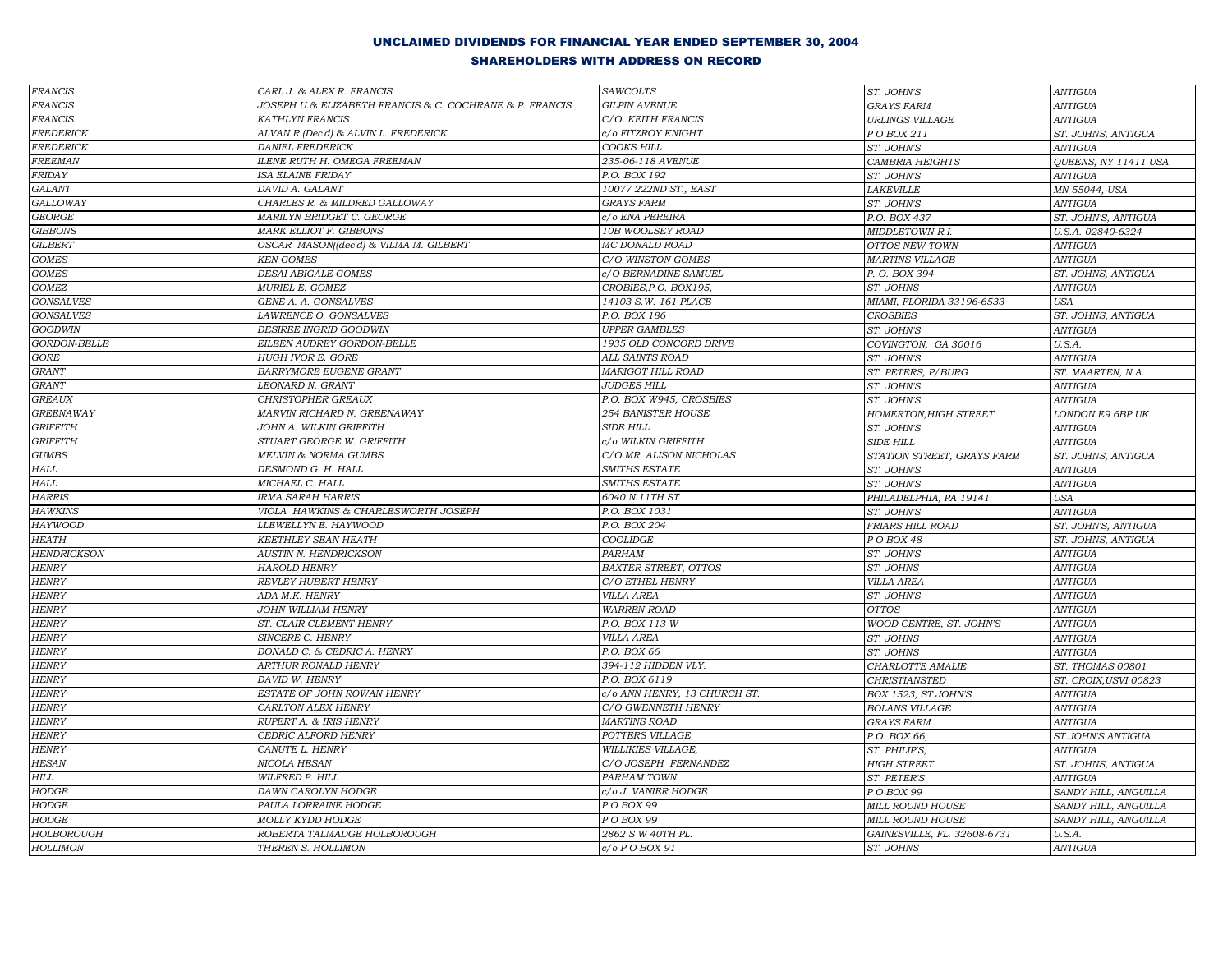| <b>HOWELL</b>                | CHARLES M. HOWELL                                 | C/O MRS. R. HOWELL                 | P.O. BOX 327               | ST. JOHNS, ANTIGUA    |
|------------------------------|---------------------------------------------------|------------------------------------|----------------------------|-----------------------|
| <b>HUMPHREYS</b>             | ETTA PETRINELLA G. HUMPHREYS                      | 1625 NW 131 STREET                 | MIAMI                      | FLORIDA 33617, USA    |
| <b>HUMPHREYS JNR.</b>        | ROBERT BARRYMORE HUMPHREYS JNR.                   | 1229 WINSTED ROAD UNIT #45         | TORRINGTON CT 06790        | <b>USA</b>            |
| <b>HUNTE</b>                 | ELBERTINE M. (DECD), CHARLES E. & ESMIE M. HUNTE  | P O BOX 924                        | ST. JOHNS                  | <b>ANTIGUA</b>        |
| <b>HURDLE</b>                | SYLVIA VERONICA HURDLE                            | 225 E. 106 ST. #3F                 | NEW YORK 10029             | U.S.A.                |
| <b>ISAAC</b>                 | MARZEL ISAAC                                      | 116 CAPWORTH STREET                | LEYTON E 10 7 HE           | LONDON, ENGLAND       |
| <b>ISAAC</b>                 | CHARLES A. & SHIRLEY M. ISAAC                     | 3953 DEREIMER AVE, BRONX           | NY 10466                   | <b>USA</b>            |
| <b>ISAAC</b>                 | CLAYTON D. ISAAC                                  | PO BOX 619                         | ST. JOHNS                  | <b>ANTIGUA</b>        |
| <b>ISAAC</b>                 | WILLIAM E., (DECEASED) LAURICE T. & VERE E. ISAAC | P.O. BOX 2819, GRAND               | CENTRAL STATION, NEW       | YORK, N.Y. 10163, USA |
| <b>ISAAC</b>                 | DOROTHY ISAAC                                     | <b>ALL SAINTS</b>                  | ST. JOHN'S                 | <b>ANTIGUA</b>        |
| <b>ISAAC (DECEASED)</b>      | WILLIAM ISAAC (DECEASED)                          | OLD PARHAM ROAD                    | P.O. BOX 303               | ST. JOHNS, ANTIGUA    |
| <b>JACKSON</b>               | <b>BEVERLEY JACKSON</b>                           | 43 BRONX RIVER ROAD #8D YONKER     | NEW YORK 10704-4422        | U.S.A.                |
| <b>JACKSON</b>               | VANTELLA JACKSON                                  | <b>LIBERTA</b>                     | ST. PAUL'S                 | <b>ANTIGUA</b>        |
| JACOBS JR.                   | LLOYDSTONE FITZROY JACOBS JR.                     | <b>OLD RUNWAY</b>                  | ST. JOHN'S                 | <b>ANTIGUA</b>        |
| <b>JAMES</b>                 | <b>ALTHEA JAMES</b>                               | <b>CLARE HALL</b>                  | ST. JOHN'S                 | <b>ANTIGUA</b>        |
| <b>JAMES</b>                 | RUPERT NATHANIEL JAMES                            | PIGOTTS VILLAGE                    | ST. JOHN'S                 | <b>ANTIGUA</b>        |
| <b>JAMES</b>                 | DONALD SCARVEL JAMES                              | <b>BISHOPGATE STREET</b>           | ST. JOHNS                  | <b>ANTIGUA</b>        |
| <b>JAMES</b>                 | <b>HERBERT M &amp; ARTWELL JAMES</b>              | BETHESDA VILLAGE,                  | ST. PAUL'S,                | <b>ANTIGUA</b>        |
| $JAMES$                      | AGNES P. & ERROL E. JAMES                         | <b>BOON'S POINT ROAD, CROSBIES</b> | P.O. BOX 1751              | ST. JOHNS, ANTIGUA    |
| <b>JAMES</b>                 | <b>DAWN JAMES</b>                                 | 4874 SURREALIST CT., OCEANSIDE     | CALIFORNIA 92057           | <b>USA</b>            |
| <b>JAMES</b>                 | BENTURA R. JAMES & CHRISTINE A. JAMES             | P O BOX 5318                       | CHARLOTTE AMALIE           | ST. THOMAS 00803      |
| <b>JAMES</b>                 | HUBERT L. & CHRISTINE JAMES                       | P.O. BOX 2411                      | CHARLOTTE AMALIE           | ST. THOMAS 00801      |
| $JAMES$                      | <b>MARY JAMES</b>                                 | PIGOTTS VILLAGE                    | ST. JOHN'S                 | <b>ANTIGUA</b>        |
| <b>JARVIS</b>                | GLORIA CYNTHIA P. JARVIS                          | <b>DICKENSONBAY STREET</b>         | ST. JOHNS                  | <b>ANTIGUA</b>        |
| <b>JEFFREY</b>               | HILTON A. & WILHELMINA JEFFREY                    | 217 NICHOLS AVENUE                 | <b>BROOKLYN</b>            | NEW YORK 11208, USA   |
| <b>JENKINS</b>               | EILEEN G. JENKINS & GAYMEL JENKINS                | <b>UNION ROAD</b>                  | <b>GREENBAY</b>            | <b>ANTIGUA</b>        |
| <b>JEREMIAH</b>              | SAMUEL A. & MARTHA JEREMIAH                       | <b>URLINGS VILLAGE</b>             |                            | <b>ANTIGUA</b>        |
| $JOHN$                       | GWYNETH LOUISE JOHN                               | C/O CAVELLE JOHN                   | P.O. BOX 929               | ST. JOHNS, ANTIGUA    |
| $JOHN$                       | GAREY A. M. A. JOHN                               | BROWNES AVE, C/O P.O. BOX 87       | ST. JOHN'S                 | <b>ANTIGUA</b>        |
| JOHN                         | HUGH A. M. A. JOHN                                | c/O GENE ANTONIO                   | ALL SAINTS ROAD            | <b>ANTIGUA</b>        |
| <b>JONAS</b>                 | GEORGE T. JONAS                                   | <b>CLARE HALL</b>                  | ST. JOHN'S                 | <b>ANTIGUA</b>        |
| <b>JONAS</b>                 | LESTER SYLVESTER JONAS                            | 17 CAMACHOS AVENUE                 | ST. JOHNS                  | <b>ANTIGUA</b>        |
| $JONAS$                      | HENRY L. JONAS                                    | 17 CAMACHOS AVENUE                 | ST. JOHNS                  | <b>ANTIGUA</b>        |
| <b>JOSEPH</b>                | RONALD E. JOSEPH                                  | <b>BOLANS VILLAGE</b>              | ST. MARY'S                 | <b>ANTIGUA</b>        |
| <b>JOSEPH</b>                | HYACINTH JOSEPH                                   | PO BOX 689                         | ST. JOHNS                  | <b>ANTIGUA</b>        |
| <b>JOSEPH</b>                | CHARLES SAMUEL JOSEPH                             | RADIO RANGE                        | P.O. BOX 1043              | ST.JOHN'S, ANTIGUA    |
| <b>JOSEPH</b>                | MAURICE C. H. JOSEPH                              | P.O. BOX 1043                      | RADIO RANGE                | ST. JOHN'S, ANTIGUA   |
| <b>JOSEPH</b>                | ROBERT JOSEPH                                     | 803 HOWARD AVENUE                  | BROOKLYN NY, 11212         | U.S.A.                |
| <b>JOSEPH</b>                | ROSAMUND M. JOSEPH                                | c/o RONALD DAVIS                   | P.O. BOX 59                | ST. JOHN'S, ANTIGUA   |
| <b>JOSEPH</b>                | JAMES ALISTON & ELAINE C. JOSEPH                  | <b>WILLIKIES</b>                   | ST. PHILIP'S               | <b>ANTIGUA</b>        |
| <b>JOSEPH</b>                | DAVID EMANUEL A. JOSEPH                           | CEDAR GROVE                        | ST. JOHN'S                 | <b>ANTIGUA</b>        |
| <b>JOSEPH</b>                | ROSEMARY JOSEPH & TONY BROWNE                     | <b>BISHOPGATE STREET</b>           | ST. JOHNS                  | $\overline{ANTIGUA}$  |
| <b>JOSEPH</b>                | LORNA E. JOSEPH & HAROLD N. PIPER                 | <b>CHRISTOPHER STREET</b>          | ST. JOHNS                  | <b>ANTIGUA</b>        |
| <b>JOSEPH</b>                | MICHAEL S.A. JOSEPH                               | <b>37 NEWGATE STREET</b>           | ST. JOHN'S                 | <b>ANTIGUA</b>        |
| <b>JOSEPH</b>                | GLENDORA CLAUDINA M. JOSEPH                       | <b>FREETOWN</b>                    | ST. JOHN'S                 | <b>ANTIGUA</b>        |
| <b>JOSEPH</b>                | <b>GARY JOSEPH</b>                                | 825 BOYNTON AVE.                   | APT. 11J, BRONX            | N.Y., N.Y. 10473      |
| <b>JOSEPH</b>                | <b>LEONARD JOSEPH</b>                             | FREEMANS VILLAGE                   | ST. JOHN'S                 | <b>ANTIGUA</b>        |
| <b>JOSEPH</b>                | CAREY JOSEPH                                      | c/o VICTORIA ELLIOTT               | <b>BENDALS VILLAGE</b>     | <b>ANTIGUA</b>        |
| <b>JOSEPH</b>                | CORTWRIGHT JOSEPH                                 | c/o VICTORIA ELLIOTT               | <b>BENDALS VILLAGE</b>     | $\overline{ANTIGUA}$  |
| <b>JOSEPH</b>                | <b>CLARENCE JOSEPH</b>                            | 72285 N HOLLY OAK ST               | ABIT SPRINGS LA 70420 0000 | USA                   |
| <b>JOSIAH</b>                | KENROY NATHANIEL JOSIAH                           | OLD ROAD VILLAGE                   | ST. JOHN'S                 | ANTIGUA               |
| <b>JOSIAH</b>                | DESRIE L. JOSIAH                                  | 6936 N. AUTUMN AVENUE,             | CLOVIS, CA 93619           | <b>USA</b>            |
| KING                         | CARDINAL AGUSTUS KING                             | P O BOX 892                        | ST. JOHNS                  | <b>ANTIGUA</b>        |
| KING                         | SELWYN LESLIE KING                                | PARHAM                             | ST. PETER'S                | <b>ANTIGUA</b>        |
| $\ensuremath{\textit{KING}}$ |                                                   | PARHAM                             |                            |                       |
|                              | SELWYN L. & NADIA KING                            |                                    | ST. PETER'S                | <b>ANTIGUA</b>        |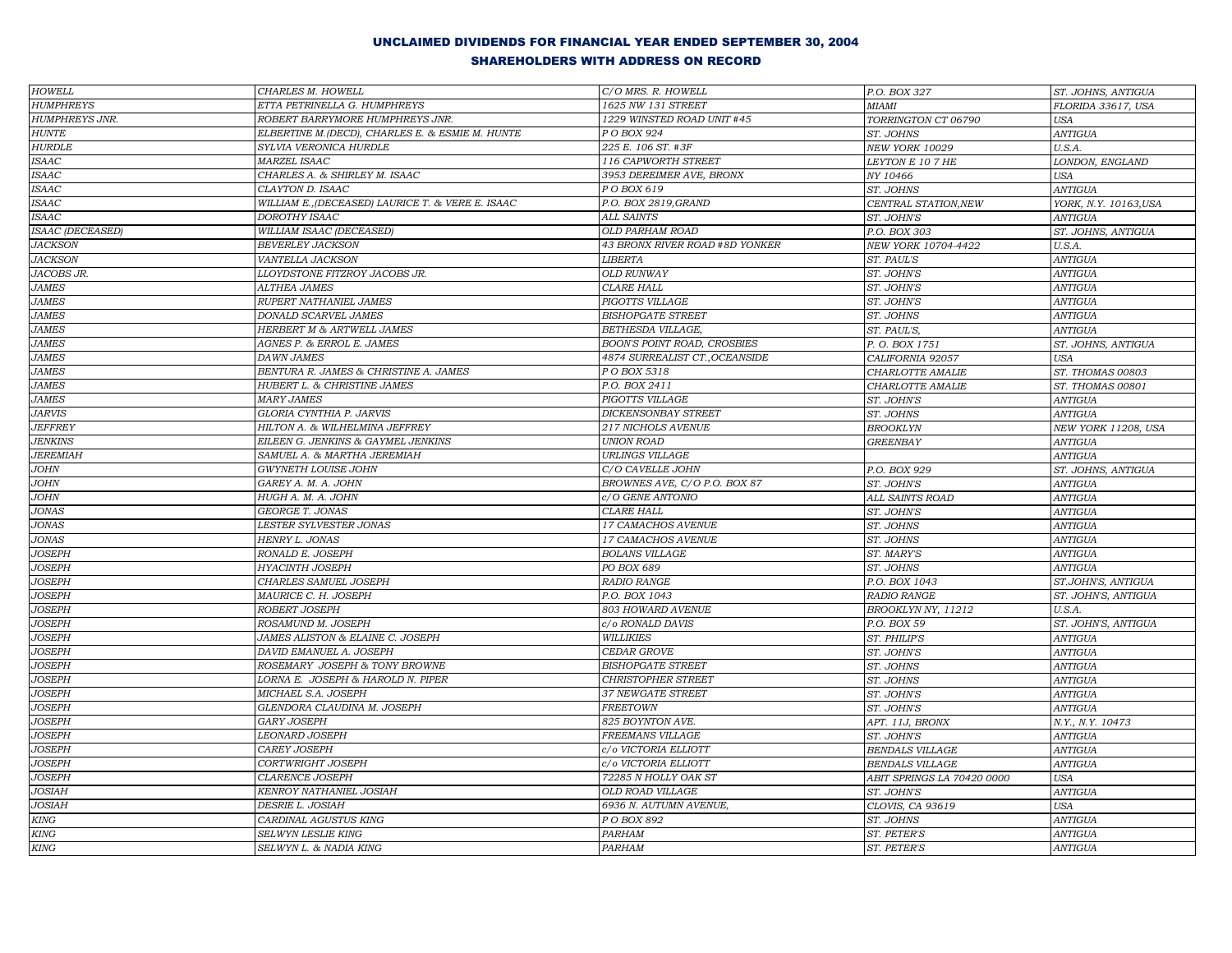| KIRWAN                                         | OSCAR E. MASON (dec'd) & BEATRICE KIRWAN | <b>SOUTH STREET</b>         | ST. JOHNS                 | <b>ANTIGUA</b>        |
|------------------------------------------------|------------------------------------------|-----------------------------|---------------------------|-----------------------|
| <b>KNOWLES</b>                                 | ESTATE OF NOEL E. KNOWLES                | <b>CLARE HALL</b>           | ST. JOHN'S                | <b>ANTIGUA</b>        |
| LAKE                                           | ALFRED N. S. & KIRK A. F. LAKE           | ARMSTRONG ROAD              | <b>GRAYS FARM</b>         | <b>ANTIGUA</b>        |
| <b>LAMBERT</b>                                 | <b>GAYE LAMBERT</b>                      | P O BOX 1275                | ST. JOHNS                 | <b>ANTIGUA</b>        |
| LETT                                           | <b>GEORGE LETT</b>                       | c/o MRS. F. GRIFFITH        | I.T.C., CHURCH ST         | ST. JOHN'S, ANTIGUA   |
| LEWIS                                          | <b>KENRICK ADOLPHUS LEWIS</b>            | <b>OLD ROAD</b>             | ST. MARY'S PARISH         | <b>ANTIGUA</b>        |
| $\it LEWIS$                                    | <b>MARY SALOME LEWIS</b>                 | <b>OLD ROAD</b>             | ST. MARY                  | <b>ANTIGUA</b>        |
| <b>LEWIS</b>                                   | ESTELLETA J. LEWIS & JOHN L. JOSEPH      | <b>DICKENSONBAY STREET</b>  | ST. JOHNS                 | <b>ANTIGUA</b>        |
| $\it LEWIS$                                    | SAMUEL WALTER LEWIS                      | CENTRAL STREET              | <b>VILLA AREA</b>         | <b>ANTIGUA</b>        |
| <b>LIMERICK</b>                                | KEITH ARCHIBALD LIMERICK                 | C/O MRS.IDA CRUMP           | POTTERS VILLAGE           | <b>ANTIGUA</b>        |
| <b>LINDSAY</b>                                 | VIOLET THERESA LINDSAY                   | C/O P.O. BOX 91             | ST. JOHNS                 | <b>ANTIGUA</b>        |
| <b>LIVINGSTONE</b>                             | <b>IRENE LIVINGSTONE</b>                 | OLD ROAD                    | ST. MARY'S PARISH         | <b>ANTIGUA</b>        |
| <b>LLOYD</b>                                   | CHARLES L.(DEC'D) & HENRY F. LLOYD       | 1627 SO. VICTORIA AVE.      | LOS ANGELES, CA 90019     | USA                   |
| $\mathit{LOCKER}$                              | CHARLES R. LOCKER                        | <b>LOWER MARKET STREET</b>  | ST. JOHNS                 | <b>ANTIGUA</b>        |
| LONEY                                          | NICOLE A. LONEY                          | 4055 CARPENTER AVE, APT 3C  | BRONX, N.Y. 10466         | <b>USA</b>            |
| <b>MACMILLAN</b>                               | YVONNE MACMILLAN                         | SMITHS ESTATE               | ST. JOHN'S                | <b>ANTIGUA</b>        |
| MANNIX                                         | FERNIE IGNITIA MANNIX                    | P.O. BOX 530                | ST. JOHN'S                | <b>ANTIGUA</b>        |
| <b>MARCANO</b>                                 | RODERICK GREGORY A. MARCANO              | PO BOX W141 WOODS           | PARADISE VIEW             | <b>ANTIGUA</b>        |
| <b>MARCANO</b>                                 | CHARMAINE JULIETTE MARCANO               | P O BOX 2347                | ST. JOHNS                 | <b>ANTIGUA</b>        |
| <b>MARSH</b>                                   | <b>HUGH MILLINGTON MARSH</b>             | <b>ENGLISH HARBOUR</b>      | ST. PAUL'S                | <b>ANTIGUA</b>        |
| <b>MARTIN</b>                                  | PATSY BARBARA MARTIN                     | <b>LIONEL HURST STREET</b>  | P.O. BOX 568              | <b>ANTIGUA</b>        |
| <b>MARTIN</b>                                  | GEORGE I. W. & SYBIL C. MARTIN           | ALL SAINTS ROAD             | ST. JOHN'S                | <b>ANTIGUA</b>        |
| <b>MARTIN</b>                                  | SYBIL C. MARTIN                          | ALL SAINTS ROAD             | ST. JOHN'S                | <b>ANTIGUA</b>        |
| <b>MARTIN</b>                                  | ESTATE OF ESTELLA VIRGINIA MARTIN        | C/O GLEN MARTIN             | <b>MARTIN STREET</b>      | GRAYS FARM, ANTIGUA   |
| <b>MARTIN</b>                                  | INEZ V. MARTIN & ROWAN S. LASHLEY        | <b>CHRISTIAN STREET</b>     | <b>GRAYS FARM</b>         | <b>ANTIGUA</b>        |
| <b>MARTIN</b>                                  | CORTWRIGHT D. MARTIN                     | 69 ST JAMES RD              | <b>STRATFORD</b>          | <b>LONDON E15 IRN</b> |
| <b>MARTIN</b>                                  | CHRISTOPHER GILES MARTIN                 | 104 BALAAM ST.              | <b>PLAISTON</b>           | LONDON E13, ENGLAND   |
| <b>MARTIN JR.</b>                              | GEORGE I. W. MARTIN JR.                  | <b>LIONEL HURST STREET</b>  | P.O. BOX 1800             | <b>ANTIGUA</b>        |
| MARTIN-LITTLE                                  | DARLEAN MARTIN-LITTLE                    | 415 LAFAYETTE AVE           | 8E, BROOKLYN              | NEW YORK 11238, USA   |
| <b>MASON</b>                                   | <b>JUNE B. MASON</b>                     | <b>SOUTH STREET</b>         | ST. JOHNS                 | <b>ANTIGUA</b>        |
| <b>MASON</b>                                   | GARY Y. MASON                            | <b>SOUTH STREET</b>         | ST. JOHNS                 | <b>ANTIGUA</b>        |
| $\it{MASON}$                                   | FREDDIE O'NEAL MASON                     | C/O ALOMA STANISLAUS        | HATTON, UNION ROAD        | ST. JOHN'S, ANTIGUA   |
| <b>MASON</b>                                   | <b>GENE MASON</b>                        | <b>SOUTH STREET</b>         | ST. JOHNS                 | <b>ANTIGUA</b>        |
| <b>MASON</b>                                   | VENOL TORENE MASON                       | P.O. BOX 2632               | UNION ROAD, HATTON        | <b>ANTIGUA</b>        |
| <b>MASON</b>                                   | CONSUELO A. MASON                        | 1477 VYSE AVE, #2A          | <b>BRONX, NY 10460</b>    | <b>USA</b>            |
| <b>MASON</b>                                   | LIONEL R. MASON                          | <b>SOUTH STREET</b>         | ST. JOHNS                 | <b>ANTIGUA</b>        |
| MASON                                          | BEATRICE CAROLINE A. MASON               | <b>SOUTH STREET</b>         | ST. JOHNS                 | <b>ANTIGUA</b>        |
| <b>MASON</b>                                   | THE ESTATE OF OSCAR EMANUEL MASON        | <b>SOUTH STREET</b>         | ST. JOHNS                 | <b>ANTIGUA</b>        |
| MASON                                          | <b>MAXINE EILEEN MASON</b>               | MC DONALD ROAD              | OTTOS NEW TOWN            | <b>ANTIGUA</b>        |
| <b>MASON</b>                                   | XAVIER EMANUEL MASON                     | <b>SOUTH STREET</b>         | ST. JOHNS                 | <b>ANTIGUA</b>        |
| <b>MASON</b>                                   | <b>DAWN PHYLIS MASON</b>                 | <b>SOUTH STREET</b>         |                           | <b>ANTIGUA</b>        |
| <b>MASON</b>                                   | <b>SUSETTE MASON</b>                     | <b>70 ERASMUS STREET</b>    | ST. JOHNS<br>2D, BROOKLYN | NEW YORK, 11226, USA  |
|                                                | JOAN E. MASON (dec'd)                    | <b>SOUTH STREET</b>         |                           | <b>ANTIGUA</b>        |
| $\overline{M}$ ASON (dec'd)<br><b>MATHURIN</b> |                                          | P O BOX 1252                | ST JOHNS                  |                       |
| <b>MATTHEW</b>                                 | ALBERT E. MATHURIN (DEC'D)               |                             | <b>SCOTTS HILL</b>        | ST. JOHNS, ANTIGUA    |
|                                                | GLENMORE WASHINGTON MATTHEW              | TINNING VILLAGE             | ST. JOHN'S                | <b>ANTIGUA</b>        |
| MATTHEW                                        | CALVIN BARRYMORE MATTHEW                 | TINNING VILLAGE             | ST. JOHN'S                | <b>ANTIGUA</b>        |
| <b>MATTHEW</b>                                 | KAYE MATTHEW                             | 7102 GLEN MIST, SAN ANTONIO | TX 78239                  | USA                   |
| <b>MATTHIAS</b>                                | McCLIN SYDNEY MATTHIAS                   | SUTHERLANDS DEV             | P.O. BOX 1292             | <b>ANTIGUA</b>        |
| <b>MATTISH</b>                                 | <b>RANDY MATTISH</b>                     | c/o EVAN CREQUE             | <b>DRY HILL</b>           | <b>ANTIGUA</b>        |
| <b>MAYERS</b>                                  | <b>JUDITH MAYERS</b>                     | LIBERTA VILLAGE             | ST. PAUL'S                | <b>ANTIGUA</b>        |
| MC KAY                                         | DALTON J. & AGATHA MC KAY                | P.O. BOX 1007               | ST. JOHN'S                | <b>ANTIGUA</b>        |
| <b>McMASTER</b>                                | COLLETTE & ARLENE McMASTER               | OLD PARHAM ROAD             | ST. JOHNS                 | <b>ANTIGUA</b>        |
| MERCHANT                                       | IVY D. MERCHANT & SANDRA LUANN JACOBS    | 2445 HOMELANDS DR           | UNIT 2, MISSISSAUGA       | ONT., CANADA L5K 2C6  |
| <b>MICHAEL</b>                                 | ESTATE OF MAURICE JEROME MICHAEL         | P.O. BOX 111                | ST. JOHNS                 | <b>ANTIGUA</b>        |
| $\it MICHAEL$                                  | RONALD A. MICHAEL                        | 3191 PAR. OF RICHMOND       | CHRISTIANSTEAD            | ST. CROIX 00820       |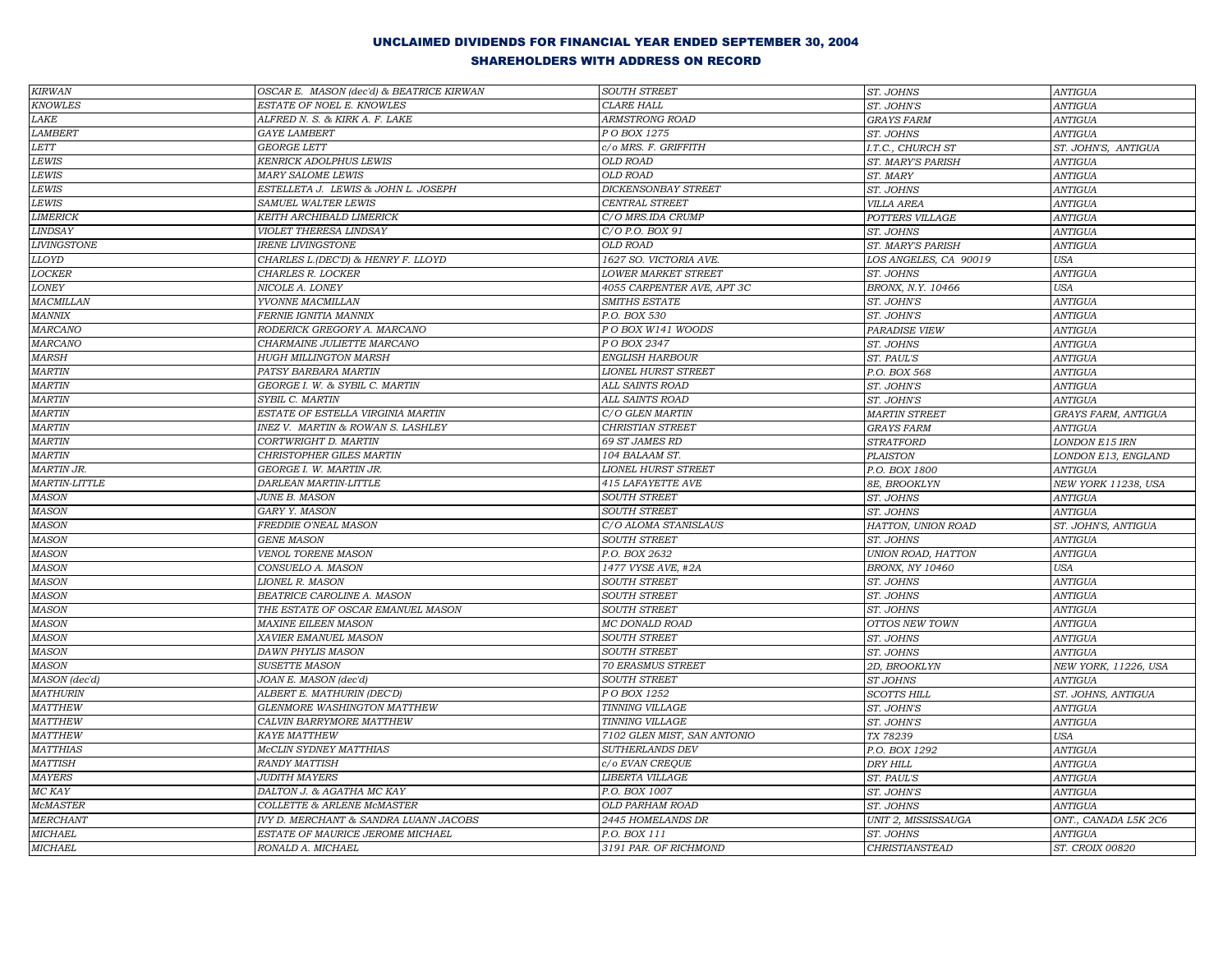| <b>MICHAEL</b>    | <b>ARTHUR MICHAEL</b>                        | P.O. BOX 302355              | ST. THOMAS                 | <b>USVI00803</b>          |
|-------------------|----------------------------------------------|------------------------------|----------------------------|---------------------------|
| <b>MITCHELL</b>   | MADODRI ANN RITA MITCHELL                    | 3392 ELM AVE,                | LONG BEACH, CA 90807       | USA                       |
| <b>MORGAN</b>     | T. ELKMORE ALRIC MORGAN                      | 4125 BRUNER AVE.,            | <b>BRONX</b>               | NEW YORK 10466            |
| <b>MORRIS</b>     | STEPHANIE E. MORRIS                          | P.O. BOX 2423                | ST. JOHN'S                 | <b>ANTIGUA</b>            |
| <b>MORRIS</b>     | DAYTON DELMA SHERRINGTON MORRIS              | c/o V. MORRIS                | AMERICAN ROAD              | ST. JOHNS, ANTIGUA        |
| <b>MORRISEY</b>   | <b>EDWARD MORRISEY</b>                       | 4645 FRANCES STREET          | BURNADEY, BRITISH COLUMBIA | CANADA V5C 2R9            |
| <b>MURDOCH</b>    | COLIN TREVOR MURDOCH                         | P.O. BOX 408                 | ST. JOHN'S                 | <b>ANTIGUA</b>            |
| <b>MUSSINGTON</b> | ALEXANDER MUSSINGTON                         | <b>JEFFREYS VILLAGE</b>      | ST. JOHN'S                 | <b>ANTIGUA</b>            |
| <b>MUSSINGTON</b> | SELINA MUSSINGTON                            | <b>BRYSON STREET</b>         | ST. JOHNS                  | <b>ANTIGUA</b>            |
| <b>MUSSINGTON</b> | LEONARD MUSSINGTON                           | <b>BRYSONS STREET</b>        | ST. JOHNS                  | <b>ANTIGUA</b>            |
| <b>MUSSINGTON</b> | <b>ELAINE MUSSINGTON</b>                     | BRYSONS STREET               | ST. JOHNS                  | <b>ANTIGUA</b>            |
| <b>MUSSINGTON</b> | REGINALD MUSSINGTON                          | <b>BRYSONS STREET</b>        | ST. JOHNS                  | <b>ANTIGUA</b>            |
| <b>MUSSINGTON</b> | DEVON GLADSTONE MUSSINGTON                   | <b>BRYSON STREET</b>         | ST. JOHN'S                 | <b>ANTIGUA</b>            |
| MYERS             | <b>HUGH MYERS</b>                            | ALL SAINTS VILLAGE           | ST. JOHN'S                 | <b>ANTIGUA</b>            |
| <b>NICHOLAS</b>   | WALSTON W. & MARY E. NICHOLAS                | OLD ROAD                     | ST. MARY'S                 | <b>ANTIGUA</b>            |
| <b>NICHOLAS</b>   | ELDINE L. & WALSTON W. NICHOLAS              | <b>OLD ROAD VILLAGE</b>      | ST. MARY                   | <b>ANTIGUA</b>            |
| <b>NICHOLAS</b>   | ADLYN KENNETH & WALSTON W. NICHOLAS          | OLD ROAD VILLAGE,            | ST.MARY'S,                 | <b>ANTIGUA</b>            |
| <b>NICHOLAS</b>   | OLNEY D. & WALSTON W. NICHOLAS               | OLD ROAD VILLAGE             | ST. MARY'S                 | <b>ANTIGUA</b>            |
| <b>NICHOLAS</b>   | JOSEPHINE H. & WALSTON W. NICHOLAS           | OLD ROAD VILLAGE,            | ST. MARY'S,                | <b>ANTIGUA</b>            |
| <b>NICHOLAS</b>   | MERILL WALTER NICHOLAS                       | <b>SHIRLEY ROAD</b>          | ST. JOHNSTONS VLG.         | <b>ANTIGUA</b>            |
| <b>NICHOLAS</b>   | DEBBIE FRANCINE NICHOLAS                     | <b>WIRELESS ROAD</b>         | <b>CLARE HALL</b>          | <b>ANTIGUA</b>            |
| <b>NICHOLAS</b>   | SANDRA ANITA NICHOLAS                        | <b>WIRELESS ROAD</b>         | CLARE HALL                 | <b>ANTIGUA</b>            |
| <b>NICHOLAS</b>   | ALBERT A. NICHOLAS(dec') & FREDRICA NICHOLAS | <b>OLD ROAD</b>              | ST. MARY'S,                | <b>ANTIGUA</b>            |
| <b>NORFORD</b>    | ROSEMARIE NORFORD                            | P.O. BOX 473                 | <b>BENDALS ROAD</b>        | ST.JOHN'S, ANTIGUA        |
| <b>OSBORNE</b>    | JOSEPH E. OSBORNE & MRS CLARA J. ARTILES     | <b>INGENIO MONTE LLANO</b>   | POB 670 PEURTO PLATA       | <b>DOMINICAN REPUBLIC</b> |
| PAIGE JR.         | ROLSTON C. PAIGE JR. & CHARMAINE L. PAIGE    | c/o ROLSTON PAIGE            | ARMSTRONG ROAD             | GRAYS FARM, ANTIGUA       |
| PAYNE             | JOSEPH E. PAYNE                              | <b>BOLANS</b>                | ST. MARY'S,                | <b>ANTIGUA</b>            |
| <b>PAYNE</b>      | ALICE MARY PAYNE (DEC'D)                     | P O BOX 194                  | ST. JOHNS                  | ANTIGUA                   |
| PAYNE             | JOSEPH N., STARIA & ANDREA PAYNE             | P.O. BOX 218                 | THE VALLEY                 | ANGUILLA, BWI             |
| PAYNE             | ESTATE OF MARY PAYNE                         | <b>CLARE HALL</b>            | ST. JOHN'S                 | <b>ANTIGUA</b>            |
| PEREIRA           | <b>JOSEPH PEREIRA</b>                        | SUTHERLANDS DEV.             | P.O. BOX 437               | ST. JOHNS, ANTIGUA        |
| PEREIRA           | JOSEPH & ENA A. PEREIRA                      | SUTHERLANDS DEV              | P O BOX 437                | ST. JOHNS, ANTIGUA        |
| PERRY             | ERNESTINE AMELDA PERRY                       | 70 SERGEANT STREET,          | JOHNSON STREET,            | NEW YORK 13790, USA       |
| PERRY             | ELDON A. PERRY                               | 24-22-98TH STREET            | EAST ELMHURST              | NEW YORK 11369            |
| PERRY             | EDNOR ALETHEA PERRY                          | 34 NORMAN DRIVE, FRAMINGHAM, | MASSACHUSETTS 01701        | <b>USA</b>                |
| PERRY             | <b>ESTHER PERRY</b>                          | 24-22-98 STREET              | <b>EAST ELMHURST</b>       | NEW YORK 11369            |
| PERRY             | <b>GWENETH LILIAN PERRY</b>                  | <b>GEORGE STREET</b>         | <b>GREENBAY</b>            | <b>ANTIGUA</b>            |
| PERRY             | CAROLYN A. PERRY                             | <b>GEORGE STREET</b>         | <b>GREENBAY</b>            | <b>ANTIGUA</b>            |
| PERRY             | CLEMENCIA A. PERRY                           | <b>GEORGE STREET</b>         | <b>GREENBAY</b>            | <b>ANTIGUA</b>            |
| PERRY             | CARL ANDERSON PERRY                          | P.O. BOX 1017                | ST. JOHN'S                 | <b>ANTIGUA</b>            |
| PERRY             | WILLIAM JILE I. PERRY                        | 320 EAST CEDAR STREET        | LIVINGSTON, NJ 07039       | <b>USA</b>                |
| PERRY             | ESTATE OF: MARGARET THEREZA PERRY            | <b>CORN ALLEY</b>            | P.O. BOX 1386              | ST. JOHN'S, ANTIGUA       |
| PERRY             | MICHELLE LUCILLE PERRY                       | <b>CORN ALLEY</b>            | P.O. BOX 1386              | ST. JOHN'S, ANTIGUA       |
| PERRY             | PERCIVAL DA COSTA PERRY                      | <b>CORN ALLEY</b>            | P.O. BOX 1386              | ST. JOHN'S, ANTIGUA       |
| PERRY             | <b>CECELIA ELIZE PERRY</b>                   | 537 CENTENNIAL LANE,         | ATLANTA, GA 30313          | <b>USA</b>                |
| PERRY             | <b>ANDREW JEROME PERRY</b>                   | P.O. BOX 1192                | ST. JOHN'S                 | <b>ANTIGUA</b>            |
| PERRY             | WINSETT ELDERFIELD PERRY                     | 2152 RALPH AVE, #305         | <b>BROOKLYN</b>            | N.Y. 11234, USA           |
| PERRY JR.         | CLEMENCEAU A. PERRY JR.                      | <b>GEORGE STREET</b>         | <b>GREENBAY</b>            | <b>ANTIGUA</b>            |
| PETERS            | <b>JO-ANN PETERS</b>                         | 37 NEWGATE STREET            | ST.JOHN'S                  | <b>ANTIGUA</b>            |
| PHILIP            | DONALD ST. CLAIR PHILIP                      | P.O. BOX 133, BASSANO        | ALBERTA, CANADA            | TOJ OBO                   |
| PHILIP            | <b>GLENROY KENSWORTH PHILIP</b>              | PARES VILLAGE                | ST. PETER'S,               | <b>ANTIGUA</b>            |
| PHILIP            | DENNIS Z. & WINSTON PHILIP                   | <b>CENTRAL STREET</b>        | <b>VILLA AREA</b>          | ST. JOHNS, ANTIGUA        |
| PHILIP            | DENNIS Z.(DEC'D) & FITZROY PHILIP            | CENTRAL STREET               | <b>VILLA AREA</b>          | ST. JOHNS, ANTIGUA        |
| PHILIP            | DENNIS Z.(dec'd) & DENISE PHILIP             | <b>CENTRAL STREET</b>        | <b>VILLA AREA</b>          | ST. JOHNS, ANTIGUA        |
| PHILIP            | DENNIS Z(dec'd). & ANNETTE PHILIP            | <b>CENTRAL STREET</b>        | <b>VILLA AREA</b>          | ST. JOHNS, ANTIGUA        |
|                   |                                              |                              |                            |                           |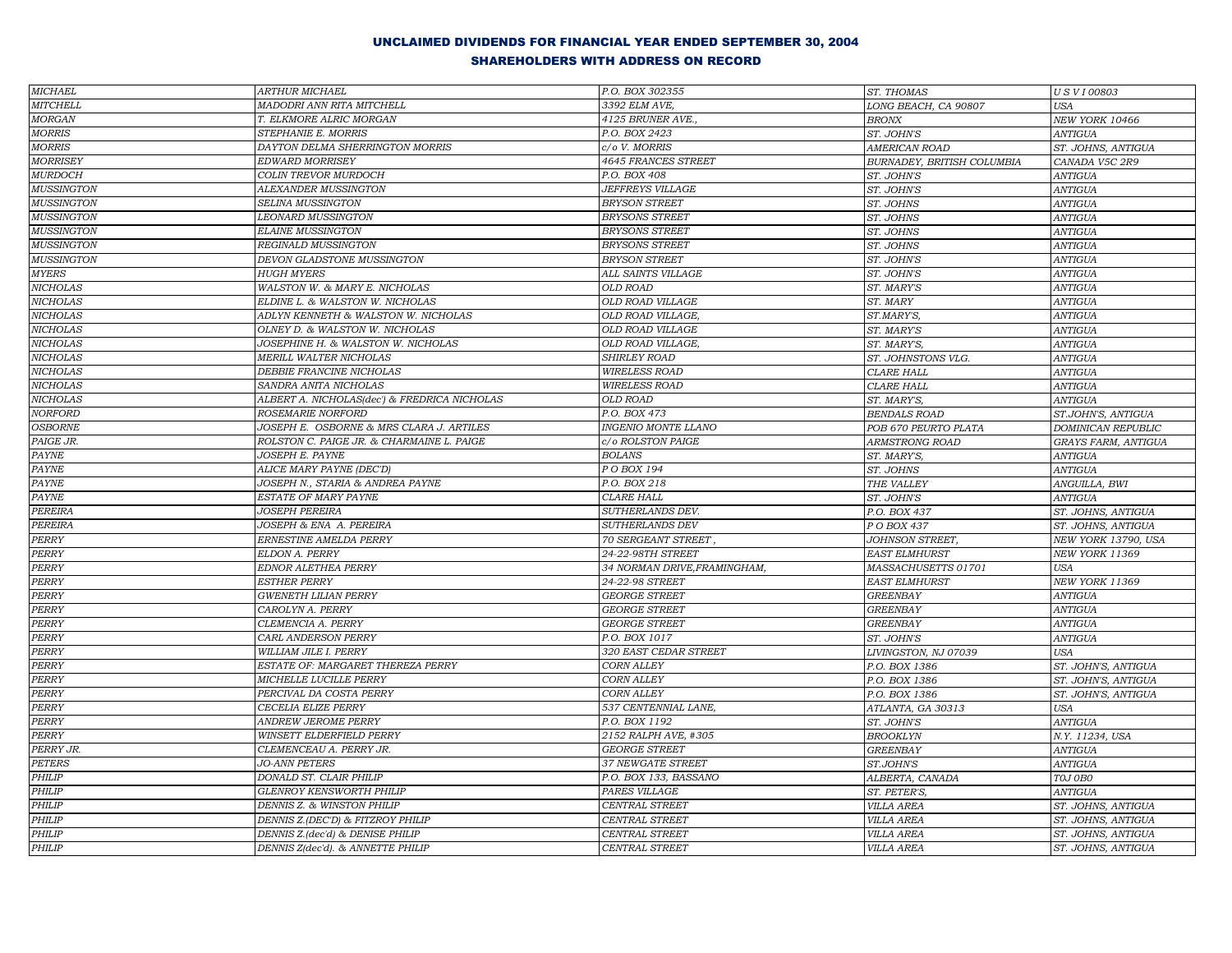| PHILLIP           | NORMAN D. PHILLIP                   | <b>UPPER GAMBLES</b>         | ST. JOHNS                | <b>ANTIGUA</b>       |
|-------------------|-------------------------------------|------------------------------|--------------------------|----------------------|
| PHILLIP           | <b>MARILYN EILEEN PHILLIP</b>       | <b>UPPER GAMBLES</b>         | ST. JOHN'S               | <b>ANTIGUA</b>       |
| <b>PHILLIP</b>    | CHARLESWORTH EDWARD E. PHILLIP      | c/o RUTH AMBROSE             | <b>UPPER GAMBLES</b>     | <b>ANTIGUA</b>       |
| <b>PHILLIPS</b>   | AGNES CYNTHIA PHILLIPS              | 220 E 95 STREET              | <b>NEW YORK</b>          | NEW YORK, 10128, USA |
| <b>PHILLIPS</b>   | <b>ISOLA PHILLIPS</b>               | <b>POTTERS</b>               | P.O. BOX 546             | ST. JOHN'S, ANTIGUA  |
| PIGOTT-SALMON     | YVETTE PIGOTT-SALMON                | <b>GRAYS HILL</b>            | ST. JOHN'S               | <b>ANTIGUA</b>       |
| <b>PROCTOR</b>    | CORDELLA CLEMENTINE PROCTOR         | <b>GRAYS HILL</b>            | ST. JOHN'S               | <b>ANTIGUA</b>       |
| PROCTOR           | <b>EMILE PROCTOR</b>                | <b>GRAYS HILL</b>            | ST. JOHN'S               | <b>ANTIGUA</b>       |
| PROSPER           | JOSEPH W. PROSPER                   | OLD PARHAM ROAD              | ST. JOHN'S               | <b>ANTIGUA</b>       |
| <b>RAEBURN</b>    | ALEXANDER MCDONALD RAEBURN          | ST. CLARES ESTATE            | ST. JOHN'S               | <b>ANTIGUA</b>       |
| RAEBURN JR.       | RAYMOND ALEXANDER RAEBURN JR.       | ST. CLARES ESTATE            | ST. JOHN'S               | <b>ANTIGUA</b>       |
| <b>REUBEL</b>     | JOAN CYNTHIA REUBEL                 | 3RD AVENUE                   | VILLA AREA, ST.JOHN'S    | <b>ANTIGUA</b>       |
| REUBEL            | <b>JEROME REUBEL</b>                | P.O. BOX 4771                | ATLANTA, GEORGIA         | U.S.A. 30302         |
| <b>REYNOLDS</b>   | JOSEPH E. REYNOLDS                  | POTTERS VILLAGE              | ST. JOHN'S               | <b>ANTIGUA</b>       |
| <b>RICHARDS</b>   | INA DOROTHY RICHARDS                | 576 SHERBROKE STREET         | PETERBOROUGH, ONT.       | CANADA K9J 2P5       |
| <b>RICHARDS</b>   | MONA CYNTHIA RICHARDS               | <b>CASHEW HILL</b>           | ST. JOHN'S               | <b>ANTIGUA</b>       |
| <b>RICHARDS</b>   | THOMAS D. D. RICHARDS               | C/O JOSEPH L. RICHARDS       | SEA VIEW FARM            | <b>ANTIGUA</b>       |
| <b>RICHARDS</b>   | MERVYN DOUGLAS CHARLES RICHARDS     | VIVIAN RICHARDS ST.          | ST. JOHNS                | <b>ANTIGUA</b>       |
| <b>RICHARDS</b>   | <b>LISA RICHARDS</b>                | 44-15 COLDEN ST.             | APT 7X, FLUSHING,        | N.Y. 11355, U.S.A.   |
| <b>RICHARDS</b>   | ROBERT RICHARDS                     | C/O JUNE HEWLING             | 13515 SHARPBILL DR.      | HOUSTON TX. 77083    |
| RICHARDS(DEC'D)   | ALBERT MAXWELL RICHARDS(DEC'D)      | 14331 SW 97 LANE             | MIAMI FLORIDA 33186      | USA                  |
| <b>RICHARDSON</b> | FRANCES A.D. RICHARDSON             | CASSADA GARDENS              | P O BOX 986              | ST. JOHNS, ANTIGUA   |
| <b>ROBERTS</b>    | JUNIOR & CLEMENT ROBERTS JR.        | 1205 COLLEGE AVE, #3B        | BRONX, NY 10456,         | <b>USA</b>           |
| <b>ROBERTS</b>    | <b>FITZGERALD ROBERTS</b>           | 26817 CHIANIANA DR.          | WESLEY CHAPEL, FL.33544, | $U.S.A$              |
| <b>ROBERTS</b>    | <b>GERTRUDE ROBERTS</b>             | C/O P. O. BOX 1031           | ST. JOHN'S               | <b>ANTIGUA</b>       |
| <b>ROBERTS</b>    | <b>BERNADETTE ROBERTS</b>           | P. O. BOX 1031               | ST. JOHN'S               | <b>ANTIGUA</b>       |
| <b>ROBERTS</b>    | <b>ROMIG ROBERTS</b>                | <b>FIVE ISLANDS</b>          | ST. JOHN'S               | <b>ANTIGUA</b>       |
| <b>ROBERTS</b>    | ROMIG, AVON & YVONNE ROBERTS        | <b>FIVE ISLANDS</b>          | ST. JOHN'S               | <b>ANTIGUA</b>       |
| <b>ROBERTS</b>    | YVONNE ROBERTS                      | <b>FIVE ISLANDS</b>          | ST. JOHN'S               | <b>ANTIGUA</b>       |
| <b>ROBERTS</b>    | MILLICENT & DENISE ROBERTS          | 444 E 145 STREET             | BRONX, N.Y. 10454        | U.S.A.               |
| <b>ROBINSON</b>   | VANESSA A. ROBINSON                 | C/O JOSEPH ROBINSON          | NEW WINTHORPES VLG.      | <b>ANTIGUA</b>       |
| <b>ROBINSON</b>   | ESTATE OF FELTON JOSEPH ROBINSON    | <b>HAPPY HILL</b>            | <b>CREEKSIDE ESTATE</b>  | <b>ANTIGUA</b>       |
| <b>ROBINSON</b>   | <b>MAUREEN ROBINSON</b>             | LAKE VIEW APTS #23G          | 1590 MADISON AVENUE      | N.Y. 10092, USA      |
| <b>RODGERS</b>    | COLLETTE ANGELA RODGERS             | P.O. BOX 15                  | ST. JOHNS                | <b>ANTIGUA</b>       |
| <b>RODGERS</b>    | YORIE OLIVIA RODGERS                | P.O. BOX 271                 | ST. JOHNS                | <b>ANTIGUA</b>       |
| <b>RODRIGUES</b>  | O'CYNTHIA & VERONICA RODRIGUES      | <b>BUCKLEY STREET</b>        | <b>UNION ESTATE</b>      | GREENBAY, ANTIGUA    |
| <b>RODRIGUES</b>  | <b>ESTATE OF IVAN RODRIGUES</b>     | <b>BUCKLEY STREET</b>        | <b>UNION ESTATE</b>      | GREENBAY, ANTIGUA    |
| <b>ROMEO</b>      | DONNA BEVERLY ROMEO                 | 1585 UNIONPORT RD #3D, BRONX | NY 10462                 | <b>USA</b>           |
| <b>ROSFELD</b>    | JOANNE MOLLY ROSFELD                | PO BOX 99                    | <b>MILL ROUND HOUSE</b>  | SANDY HILL, ANGUILLA |
| <b>SALMON</b>     | CHRISTOPHINE I & DOROTHEA L. SALMON | <b>DEANERY ROAD</b>          | P.O. BOX 783             | ST. JOHN'S, ANTIGUA  |
| <b>SALMON</b>     | JOSIANE DENISE EDRIS SALMON         | <b>GRAYS HILL</b>            | ST. JOHN'S               | <b>ANTIGUA</b>       |
| <b>SAMPSON</b>    | <b>ANTHONY BERNARD SAMPSON</b>      | P O BOX 862                  | ST. JOHNS                | <b>ANTIGUA</b>       |
| <b>SAMUEL</b>     | CLIFFORD SAMUEL                     | <b>AMERICAN ROAD</b>         | PO BOX 1010              | ST JOHNS, ANTIGUA    |
| <b>SAMUEL</b>     | <b>STEVEN SAMUEL</b>                | <b>AMERICAN ROAD</b>         | PO BOX 1010              | ST. JOHNS, ANTIGUA   |
| <b>SAMUEL</b>     | <b>JOSHUA SAMUEL</b>                | POTTERS VILLAGE              | ST. JOHN'S               | <b>ANTIGUA</b>       |
| <b>SAMUEL</b>     | ESTATE OF JOSEPH HENRY SAMUEL       | C/O RUTH JARVIS              | <b>KENTISH ROAD</b>      | ST. JOHN'S, ANTIGUA  |
| <b>SAMUEL</b>     | CLARA EVELYN SAMUEL                 | C/O Grantley Samuels         | P.O. BOX 978, ST.JOHN'S  | <b>ANTIGUA</b>       |
| <b>SAMUEL</b>     | ANDREA DENISE SAMUEL                | c/o YVONNE SAMUEL            | <b>RADIO RANGE</b>       | ST. JOHNS, ANTIGUA   |
| <b>SAMUEL</b>     | DOROTHY MARY E. SAMUEL              | BLUE WATERS, P.O. BOX 988,   | ST.JOHN'S,               | <b>ANTIGUA</b>       |
| <b>SAMUEL</b>     | VERONICA SAMUEL                     | P.O.BOX 936                  | <b>BENDALS ROAD</b>      | ST. JOHN'S, ANTIGUA  |
| <b>SAMUEL</b>     | <b>LYNROY SAMUEL</b>                | P.O. BOX 968                 | POTTERS VILLAGE          | ST. JOHN'S, ANTIGUA  |
| <b>SAMUELS</b>    | GRANTLY C.J. SAMUELS                | MICHAELS VILLAGE             | ST. JOHN'S               | <b>ANTIGUA</b>       |
| <b>SAMUELS</b>    | JOSEPHINE JULIE SAMUELS             | SHEPHARDS STREET             | ST. JOHNS                | <b>ANTIGUA</b>       |
| <b>SAMUELS</b>    | DAVID ATHILSTAN SAMUELS             | POPESHEAD STREET             | ST. JOHN'S               | <b>ANTIGUA</b>       |
| <b>SAMUELS</b>    | <b>DONNA JEAN SAMUELS</b>           | POPESHEAD STREET             | ST. JOHNS                | <b>ANTIGUA</b>       |
|                   |                                     |                              |                          |                      |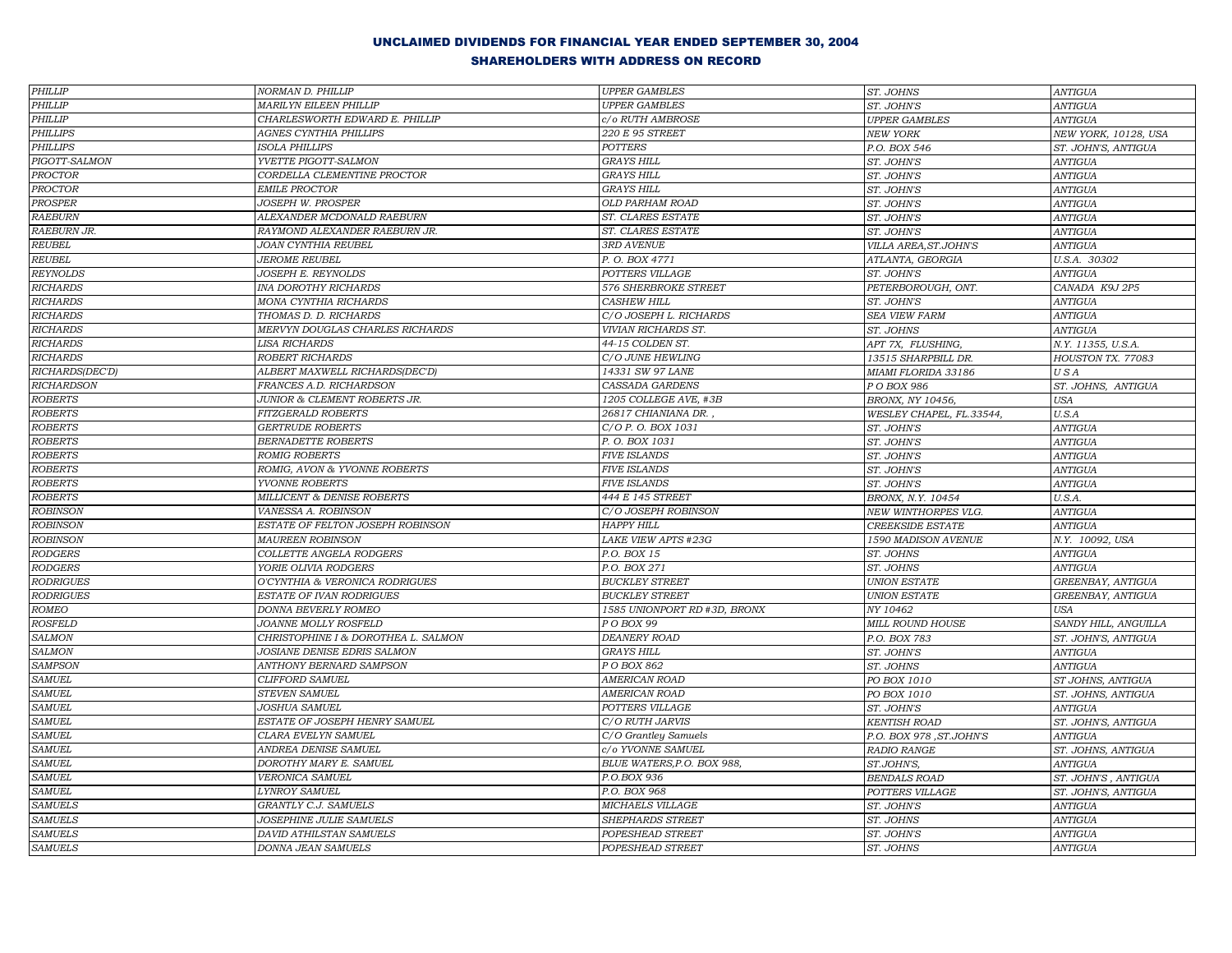| SAMUELS(dec'd)                  | WILLIAM ALEXANDER SAMUELS(dec'd)     | P.O. BOX 222                    | ROAD TOWN, TORTOLA     | BR. VIRGIN ISLANDS    |
|---------------------------------|--------------------------------------|---------------------------------|------------------------|-----------------------|
| <b>SAUNDERS</b>                 | <b>BASIL &amp; OLIVE SAUNDERS</b>    | FORT ROAD                       | ST. JOHNS              | <b>ANTIGUA</b>        |
| <b>SCHWARTZ</b>                 | VILMA SCHWARTZ                       | PO BOX 84                       | ST. JOHNS              | <b>ANTIGUA</b>        |
| <b>SCHWARTZ</b>                 | HAROLD ELLIS SCHWARTZ                | PO BOX 84                       | ST. JOHNS              | <b>ANTIGUA</b>        |
| <b>SCHWARTZ</b>                 | FRANK CHRISTOPHER ONEILL SCHWARTZ    | P O BOX 1344                    | ST. JOHNS              | <b>ANTIGUA</b>        |
| <b>SEALY</b>                    | JOSEPH HAROLD SEALY                  | <b>TINDALE ROAD</b>             | ST. JOHN'S             | <b>ANTIGUA</b>        |
| SEBASTIAN                       | JAMES A. MCKENZIE SEBASTIAN          | Frairs Hill Road, P.O. Box 199  | ST.JOHN'S              | ANTIGUA, WI           |
| <b>SETH</b>                     | CHARLES JOSEPH SETH                  | <b>BETHESDA</b>                 | ST. PAUL'S,            | <b>ANTIGUA</b>        |
| <b>SETH</b>                     | DORNELLA SETH & ANNETTA A. ANDREW    | <b>BETHESDA</b>                 | ST. PAUL               | <b>ANTIGUA</b>        |
| <b>SHAW</b>                     | <b>JILLIAN LORRAINE SHAW</b>         | 8618 SW 15TH ST., PEMBROKE PINE | FLORIDA 33025          | U.S.A                 |
| <b>SHERIFF</b>                  | <b>JAMES SHERIFF</b>                 | <b>SKERRITT PASTURE</b>         | ST. JOHN'S             | <b>ANTIGUA</b>        |
| <b>SIMON</b>                    | VINCENT F. C. SIMON                  | Wyckham St, Ottos New Town      | ST. JOHN'S             | <b>ANTIGUA</b>        |
| <b>SIMON</b>                    | <b>HYACINTH SIMON</b>                | ST. JOHNS STREET                | ST. JOHNS              | <b>ANTIGUA</b>        |
| <b>SIMON</b>                    | HENDERSON ST. CLAIR SIMON            | P.O. BOX 640                    | ST. JOHNS              | <b>ANTIGUA</b>        |
| SIMON (DEC'D)                   | RAYMOND EMANUEL SIMON (DEC'D)        | <b>AMERICAN ROAD</b>            | P O BOX 587            | ST. JOHNS, ANTIGUA    |
| <b>SIMPSON</b>                  | <b>DAYNE SIMPSON</b>                 | PIGOTTS VILLAGE                 | ST. JOHN'S             | <b>ANTIGUA</b>        |
| <b>SMITH</b>                    | <b>KEITHLYN SMITH</b>                | FREEMANS VILLAGE                | ST. JOHN'S             | ANTIGUA               |
| SMITH JR.                       | CHARLES SMITH, JR.                   | 215-29-36 AVENUE                | <b>BAYSIDE, QUEENS</b> | LONG ISLAND, NY 11361 |
| <b>SOUTHWELL</b>                | LORNA E. C. & DONOVAN SOUTHWELL      | <b>VILLA AREA</b>               | ST. JOHNS              | <b>ANTIGUA</b>        |
| <b>SOUTHWELL</b>                | LEONARD W. & LILLIAN P. SOUTHWELL    | <b>ENGLISH HARBOUR</b>          | ST. PAUL               | <b>ANTIGUA</b>        |
| SOUTHWELL                       | WILBERT J. & YVETTE SOUTHWELL        | <b>ENGLISH HARBOUR</b>          | ST. PAUL'S             | <b>ANTIGUA</b>        |
| <b>SOUTHWELL</b>                | DONOVAN SOUTHWELL                    | <b>VILLA AREA</b>               | ST. JOHN'S             | <b>ANTIGUA</b>        |
| ${\it SPENCER}$                 | CHARLESWORTH McDONALD SPENCER        | P.O BOX 979, SKERRITS PASTURE   | ST. JOHN'S             | <b>ANTIGUA</b>        |
| SPENCER (DEC'D)                 | <b>IOLA SPENCER</b>                  | ST JOHNSTONS VILLAGE            | PO BOX 285             | ST JOHNS, ANTIGUA     |
| <b>STERLING</b>                 | ESTATE OF GEORGE MONTIQUE STERLING   | FREEMANS VILLAGE                | ST. JOHN'S             | <b>ANTIGUA</b>        |
| <b>STEVENS</b>                  | RAYMOND STEVENS                      | <b>UPPER GAMBLES</b>            | ST. JOHNS              | <b>ANTIGUA</b>        |
| <b>STEVENS</b>                  | CONRAD P.F. STEVENS                  | P.O. BOX 1543                   | ST. JOHNS              | <b>ANTIGUA</b>        |
| <b>STEVENS</b>                  | SELWOOD AUGUSTUS STEVENS             | <b>EBENEZER VILLAGE</b>         | ST. MARY'S PARISH      | <b>ANTIGUA</b>        |
| <b>STEVENS</b>                  | ROSALIND DULCINA STEVENS             | <b>NORTH STREET</b>             | ST. JOHNS              | <b>ANTIGUA</b>        |
| <b>STEVENS</b>                  | ROSALIND D. & NICOLE STEVENS         | <b>LOWER NORTH STREET</b>       | ST. JOHNS              | <b>ANTIGUA</b>        |
| STRATTON-MC KENZIE              | VERONICA E. STRATTON-MC KENZIE       | <b>LIONEL HURST STREET</b>      | P.O. BOX 568           | ANTIGUA               |
| $\ensuremath{\mathit{SWIFT}}$   | PATRICIA LORETTA SWIFT               | <b>WESTERBY STREET</b>          | <b>OTTOS</b>           | <b>ANTIGUA</b>        |
| <b>TEAGUE</b>                   | ESTATE OF EDGAR TEAGUE               | C/O JOSEPH TEAGUE               | ST. JOHNSTON'S VILL.   | ST. JOHN'S, ANTIGUA   |
| <b>TENTION</b>                  | CANDACE J. TENTION                   | 1670 METROPOLITAN               | AVENUE #5B             | BRONX, N.Y. 10462     |
| <b>TERRY</b>                    | <b>FAYE DENISE TERRY</b>             | P.O. BOX 2572, CHAPEL HILL      | NC 27515               | <b>USA</b>            |
| <b>TERRY</b>                    | LEROY EDWARD JOHN TERRY              | 1435 PENSACOLA WAY              | SE, CALGARY            | ALBERTA T2A 2H4 CAN.  |
| <b>THIBOU</b>                   | SAMUEL O.R. THIBOU                   | 1919 DEMILIO DR                 | LITHONIA, GA 30058     | <b>USA</b>            |
| <b>THIBOU</b>                   | SAMUEL PERCIVAL THIBOU               | THAMES STREET                   | ST. JOHNS              | <b>ANTIGUA</b>        |
| <b>THIBOU</b>                   | ICSON COX (dec'd) & THEREZ E. THIBOU | 978 COUNTRY CLUB DR.            | TEANECK                | NEW JERSEY 07666 USA  |
| <b>THOMAS</b>                   | AVONDALE R.S. THOMAS                 | PO BOX 1102                     | ST JOHNS               | <b>ANTIGUA</b>        |
| <b>THOMAS</b>                   | MORIEL A.A. THOMAS                   | PIGOTTS,                        | ST. GEORGE'S,          | <b>ANTIGUA</b>        |
| <b>THOMAS</b>                   | VIOLA & MYONA THOMAS                 | 67-87 CLYDE STREET              | <b>FOREST HILLS</b>    | NEW YORK 11375, USA   |
| <b>THOMAS</b>                   | GLORIA ERNESTINE THOMAS              | PO BOX 1102                     | ST. JOHNS              | <b>ANTIGUA</b>        |
| <b>THOMAS</b>                   | MARTHA V. H. V. THOMAS               | P.O. BOX 4664                   | KINGSHILL, ST. CROIX   | <b>USVI 00850</b>     |
| <b>THOMAS</b>                   | OCTAVIA THOMAS                       | <b>FIVE ISLANDS</b>             | ST. JOHN'S             | <b>ANTIGUA</b>        |
| <b>TOMLINSON</b>                | FRANCIS C.B. TOMLINSON               | <b>SWETES</b>                   | ST. JOHN'S             | <b>ANTIGUA</b>        |
| <b>TOMLINSON</b>                | YVETTE D. TOMLINSON                  | <b>FITCHES CREEK</b>            | P.O. BOX 1135          | ST. JOHN'S, ANTIGUA   |
| $\operatorname{\mathit{TONGE}}$ | <b>FRANK AUBREY TONGE</b>            | C/O LEROY GORDON                | POPESHEAD STREET       | ST. JOHN'S, ANTIGUA   |
| <b>TONGE</b>                    | THEODORE ALEXANDER TONGE             | TEMPLE & SOUTH STS.             | ST. JOHNS              | <b>ANTIGUA</b>        |
| TOWNSEND                        | KENNETH A. TOWNSEND                  | <b>NORTH STREET</b>             | ST. JOHNS              | ANTIGUA               |
| <b>TULLY</b>                    | YOLETTE INGRID TULLY                 | 128-04 HAWTREE CREEK            | ROAD, S OZONE PARK     | NEW YORK 11420, USA   |
| <b>TULLY</b>                    | NATALIE ALTHEA TULLY                 | 128-04 HAWTREE CR RD, SO        | OZONE PARK, NY 11420   | <b>USA</b>            |
| <b>TYSON</b>                    | JOHN R. TYSON                        | P.O. BOX 3754                   | <b>CHRISITIANSTEAD</b> | ST. CROIX, USVI       |
| <b>UNDERWOOD</b>                | ELVEDA UNDERWOOD                     | <b>BETHESDA</b>                 | ST. PAUL'S,            | ANTIGUA               |
| <b>VOUZAN</b>                   | <b>ILENE VOUZAN</b>                  | <b>BROWNES AVENUE</b>           | ST. JOHN'S             | <b>ANTIGUA</b>        |
|                                 |                                      |                                 |                        |                       |